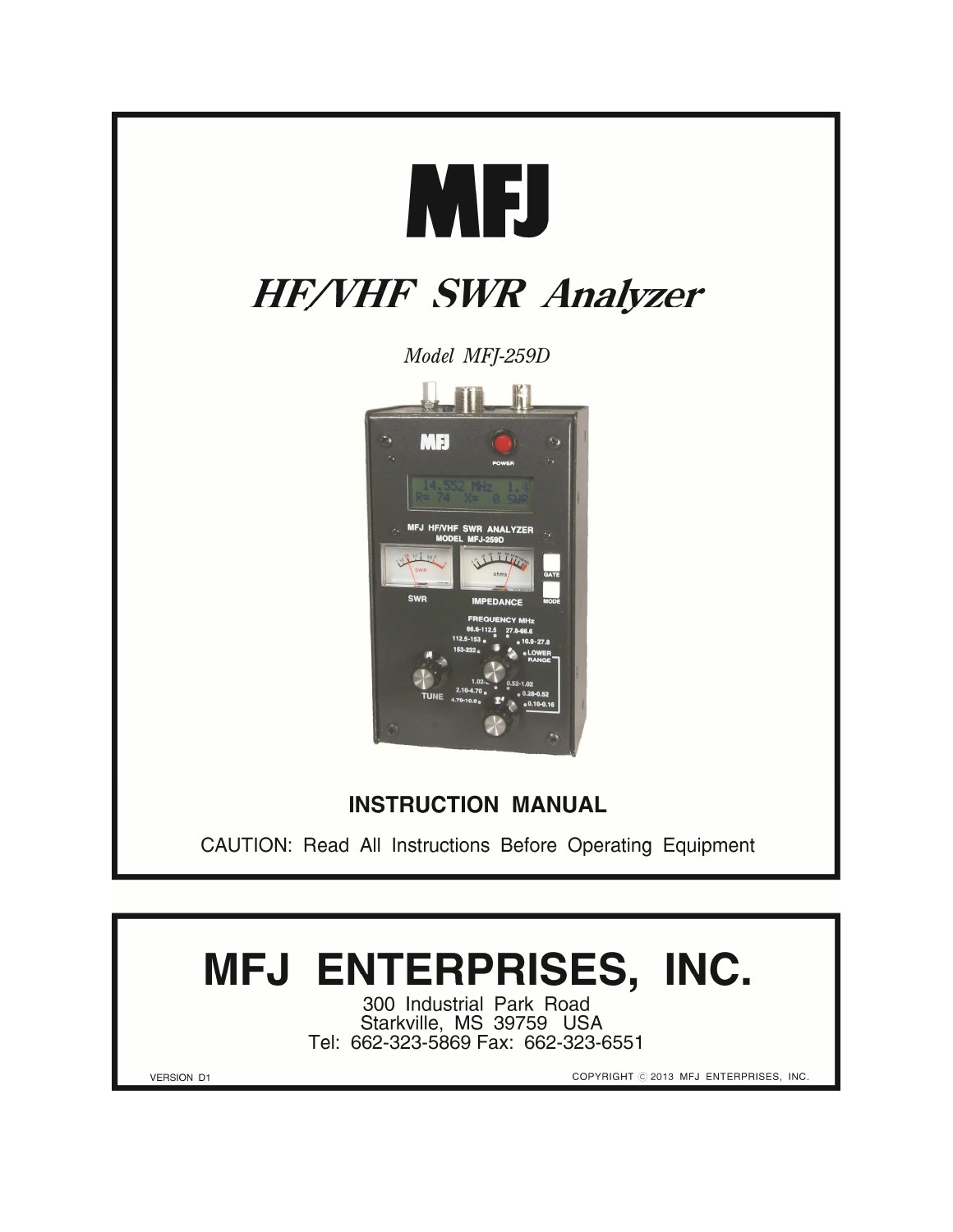# **TABLE OF CONTENTS**

| 1.1<br>1.2<br>1.3<br>2.1<br>2.2.<br>2.3<br>2.4<br>2.5<br>3.1<br>3.2<br>3.3<br>3.4<br>4.1<br>4.2<br>4.3<br>4.4<br>4.5 |
|----------------------------------------------------------------------------------------------------------------------|
|                                                                                                                      |
|                                                                                                                      |
|                                                                                                                      |
|                                                                                                                      |
|                                                                                                                      |
|                                                                                                                      |
|                                                                                                                      |
|                                                                                                                      |
|                                                                                                                      |
|                                                                                                                      |
|                                                                                                                      |
|                                                                                                                      |
|                                                                                                                      |
|                                                                                                                      |
|                                                                                                                      |
|                                                                                                                      |
|                                                                                                                      |
|                                                                                                                      |
|                                                                                                                      |
|                                                                                                                      |
|                                                                                                                      |
| 5.1                                                                                                                  |
| 5.2                                                                                                                  |
| 5.3                                                                                                                  |
| 5.4                                                                                                                  |
| 5.5                                                                                                                  |
| 5.6                                                                                                                  |
| 5.7                                                                                                                  |
|                                                                                                                      |
| 6.1                                                                                                                  |
| 6.2                                                                                                                  |
| 6.3                                                                                                                  |
|                                                                                                                      |
| 7.1                                                                                                                  |
| 7.2                                                                                                                  |
| 7.3                                                                                                                  |
| 7.4                                                                                                                  |
| 7.5                                                                                                                  |
| 7.6                                                                                                                  |
| 7.7                                                                                                                  |
| 7.8                                                                                                                  |
|                                                                                                                      |
|                                                                                                                      |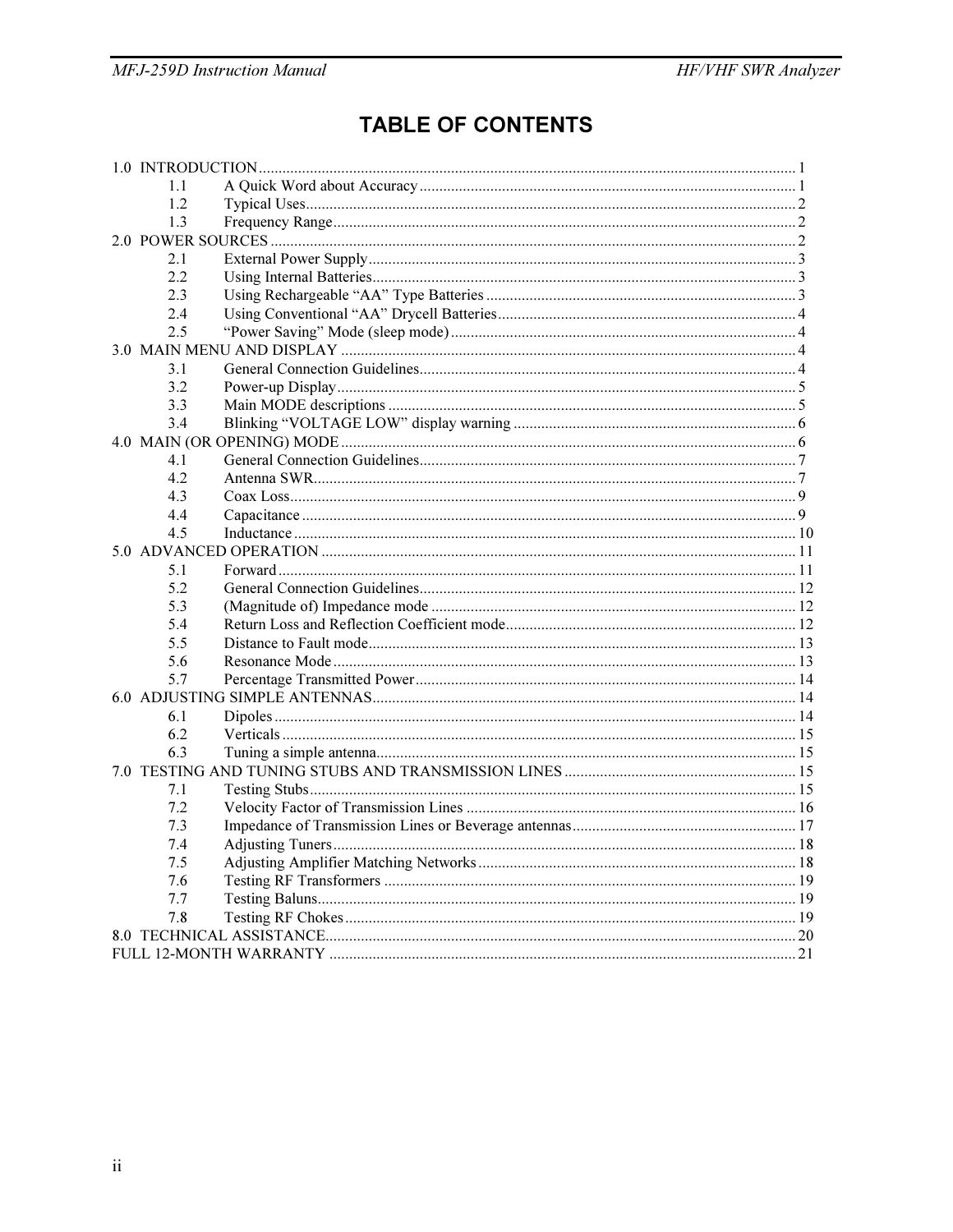# 1.0 INTRODUCTION

*Attention: Read Section-2.0 before attempting to use your analyzer. Incorrect power*  supply voltages or excessive external voltage applied to the Antenna connector will *damage it!*

#### **Description**

The MFJ-259D is a compact battery powered RF impedance analyzer that combines four basic circuits; a 50-ohm bridge, eight-bit micro-controller, frequency counter, and a 0.10-230 MHz variable-frequency oscillator with switched coverage of nine overlapping bands. These four sub-elements are integrated to provide a wide variety of useful antenna and impedance measurements including coaxial cable loss and distance to an open or short. Although designed primarily for analyzing 50-ohm antennas and transmission line systems, the MFJ-259D also measures RF impedance from a few ohms to several hundred ohms. In addition, it functions as a discrete signal source (RF-Signal Generator) and independent frequency counter.

### 1.1 A Quick Word about Accuracy

Inexpensive impedance meters have limitations. The main causes of measurement error are:

- (1.) Signal ingress from external RF sources
- (2.) Component limitations

(3.) Stray reactance from connectors, pc traces, and wires.

1.) Signal Ingress: Virtually all low-cost handhelds use simple broadband diode detectors. Unlike costly lab-grade analyzers using frequency-selective receivers, broadband detectors admit out-of-band signals. Unfortunately, the offending interference can't be filtered out using common low-pass or band-pass circuitry because the L/C elements would act like lengths of transmission line and transform the impedance readings as a function of frequency. Increasing generator power output can, in some instances, overpower interfering signals, but the current needed to deliver the additional RF power greatly reduces battery life. In fact, over 70% of the analyzer's 150-mA current drain is already allocated to the VFO and its amplifier stages for generating a low-harmonic level-amplitude test signal.

Most RF-interference problems occur at lower frequencies and are caused by high-power AM-broadcast stations. These signals couple efficiently into large antenna arrays and are especially problematic for 160-meter verticals. In the event you encounter intense local interference, we recommend using the MFJ-731 Tunable Analyzer Filter. It is designed to attenuate off-frequency signals between 1.8 and 30 MHz without introducing significant errors.

2.) Component Limitations: At very low voltage levels, diode detectors become nonlinear, a condition that reduces accuracy. The MFJ-259D minimizes this problem by using special microwave zero-bias Schottky detectors with linearity enhanced by compensating diodes. Using this technique, each analyzer is individually optimized to provide the highest accuracy possible with both high and low impedance loads, making the A/D converter's 8-bit resolution the analyzer's primary accuracy limitation.

3.) Stray Reactance: The length of electrical connections between components within the bridge circuit, and the line between the bridge and antenna connector, may introduce inaccuracy at higher frequencies and when the load impedance is very high or very low. However, the MFJ-259D minimizes this problem with careful pc layout and by using low-capacitance microwave-grade surface-mount components with virtually no lead length.

While some analyzers may display misleading "exact readings" falling outside the reliable measurable range, the MFJ-259D does not. Instead, it is programmed to generate a *display warning* for out-of-range results. For example, if  $(Z > 650)$  appears on your display, it means the impedance being measured is greater than 650 ohms and outside the reliable measurement range.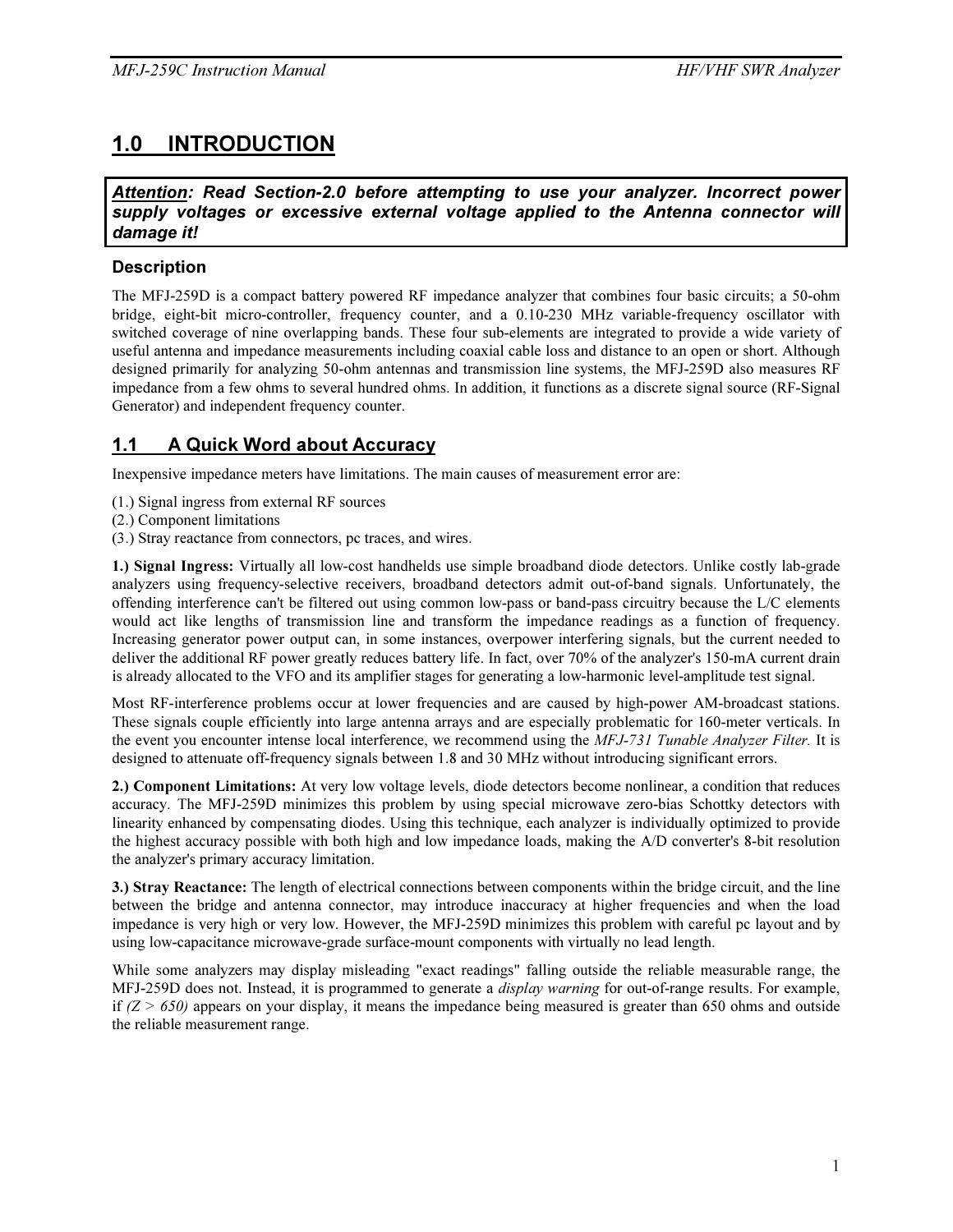# 1.2 Typical Uses

The MFJ-259D may be used to adjust, test, or measure the following*:* 

|                                                | components                                                                                                                    |
|------------------------------------------------|-------------------------------------------------------------------------------------------------------------------------------|
|                                                | <b>Coaxial transmission lines:</b> SWR, length, velocity factor, approximate Q and loss, resonant frequency, and<br>impedance |
|                                                |                                                                                                                               |
|                                                | <b>Matching or tuning stubs:</b> SWR, approximate Q, resonant frequency, bandwidth, impedance                                 |
|                                                |                                                                                                                               |
|                                                | Tuned Circuits: Resonant frequency and approximate Q                                                                          |
|                                                |                                                                                                                               |
|                                                | <b>RF chokes and inductors:</b> Self resonant frequency, series resonance, and value                                          |
| <b>Transmitters and oscillators:</b> Frequency |                                                                                                                               |

#### The MFJ-259D measures and displays the following:

| Cable length (feet)             | Impedance phase (degrees) | Resonance (MHz)             |
|---------------------------------|---------------------------|-----------------------------|
| Cable Loss (dB)                 | Inductance (uH)           | Return loss (dB)            |
| Capacitance $(pF)$              | Reactance or X (ohms)     | Signal Frequency (MHz)      |
| Impedance or Z magnitude (ohms) | Resistance or R (ohms)    | SWR (referenced to 50 ohms) |

#### The MFJ-259D as a non-precision signal source:

VFO output is leveled at approximately 3-Vpp, or around 20 milliwatts into a 50-ohm load. This signal is relatively pure with harmonics better than -25 dBc (dB below the fundamental-frequency carrier). The internal source impedance (Zo) is 50 ohms.

A more complete description of the MFJ-259D's features along with proper measurement methods can be found by reading sections covering the particular measurement you wish to make. Consult the table of contents for various applications.

# 1.3 Frequency Range

The MFJ-259D covers 0.53 to 230 MHz without frequency gaps using a precision reduction-drive VFO tuning capacitor and two band switches. Bands of coverage are:

Main Switch: 153-232 MHz 112.5-153 MHz 67.6-112.5 MHz 27.8-66.6 MHz 10.9-27.8 MHz Lower Range

Lower Range Switch: 4.7-10.9 MHz 2.1-4.7 MHz 1.02-2.1 MHz 0.52-1.02 MHz 0.28-.52 MHz 0.10-0.16 MHz

To select the bands above 11 MHz, turn the Main Switch to the band desired. For the bands below 11 MHz, turn the Main Switch to Lower Range and select the desired band using the Lower Range switch.

# 2.0 POWER SOURCES

Please read this entire section before connecting your analyzer to any power source. Improper connections or incorrect voltages may cause permanent damage to your analyzer!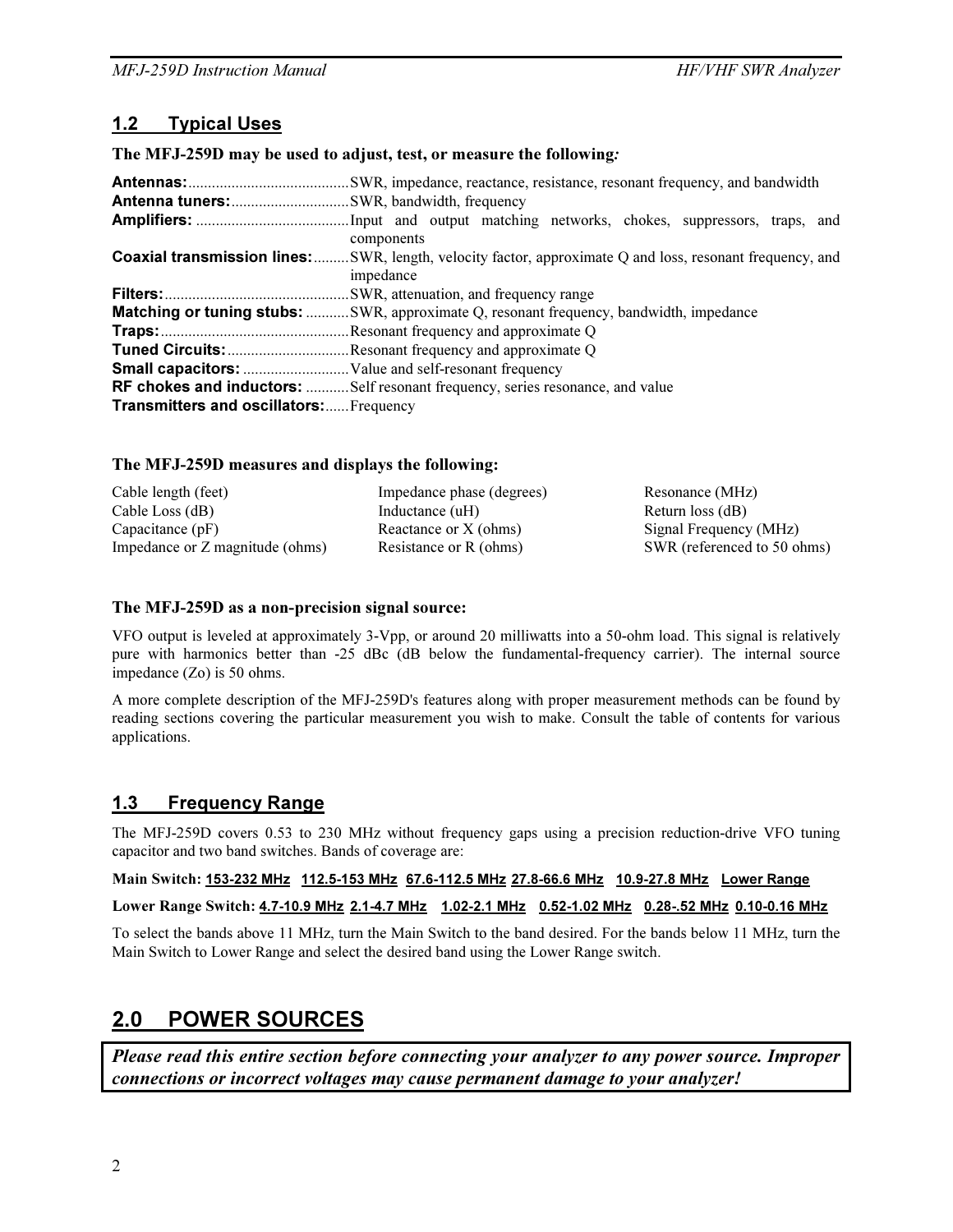### 2.1 External Power Supply

*MFJ offers an optional power supply, the MFJ-1312D, that satisfies all external supply requirements. We strongly recommend using this supply.* If you use a different power source, note that the voltage output must be greater than 11 volts and less than 16 volts when the analyzer is powered on and running (loaded power source). The maximum voltage in Sleep Mode (unloaded power source) should never exceed 18 volts. AC adapters must be well filtered and the plug must have a grounded sleeve and positive center lead. The ideal voltage-source specification is **14.5 VDC at 150 mA**. Confirm your supply can deliver this output level safely without overheating or introducing excessive AC ripple.

*Please read the battery installation instructions (Section 2.3) if you plan to install batteries. Never connect external DC power if non-rechargeable batteries are installed and the battery charger is enabled. Permanent damage could result!* 



The MFJ-259D has a recessed 2.1 mm power jack located on the top-right-hand side of the unit. It is labeled Power 13.8 VDC. The jack's outside barrel contact is negative and the center pin is positive. Inserting a power plug into the power jack automatically disables the internal batteries as a power source. However, the batteries will be trickle charged if the charger circuit is enabled.

*IMPORTANT WARNING: Reverse Polarity Or Excessive Voltage Can Damage Or Destroy The MFJ-259D. Never Apply More Than 18 Volts, Never Use AC-output or Positive Ground Supplies!* 

# 2.2 Using Internal Batteries

Before installing batteries for the first time, *check the position of the Charger Jumper*. To gain access, remove the eight screws securing the analyzer's back cover and separate it from the unit. Look for a 3-pin header with a small black-plastic shorting plug that fits over two of its pins. It is located at the top of the main pc board near the OFF-ON switch and power connector. *The shorting plug must be properly positioned for the type of battery you intend to use (either rechargeable or non-rechargeable)*. While you have the analyzer's case removed, you may install batteries into their tray -- or install them later by removing the battery-tray door that is attached to the rear of the case with two screws.

# 2.3 Using Rechargeable "AA" Type Batteries

*IMPORTANT WARNING: Do not use an external power sources that deliver less than 13.8 volts with rechargeable batteries installed. If the external supply voltage is too low, the charger will not work properly and batteries will eventually discharge. We recommend charging batteries with the MFJ-259D power switch off and allowing enough charging time to establish full battery charge. A minimum of ten hours is recommended.* 

When using rechargeable batteries, your power source must deliver a minimum of 13.8 volts to meet the minimum charge-voltage threshold. Typical charging current is 10-20 mA (trickle-charge rate). The charger circuit functions any time external power is connected, even when the analyzer is turned off. Again, the MFJ-1312D supply fulfills all power supply and charging requirements for the MFJ-259D and is recommended.

*When using rechargeable batteries, the internal black plastic jumper must be set to the proper position.* If it is not set properly, the batteries will not charge. As described above, the jumper is located inside the analyzer, near the external power jack on the back side of the circuit board.

*For rechargeable batteries, set the jumper as shown below:* 

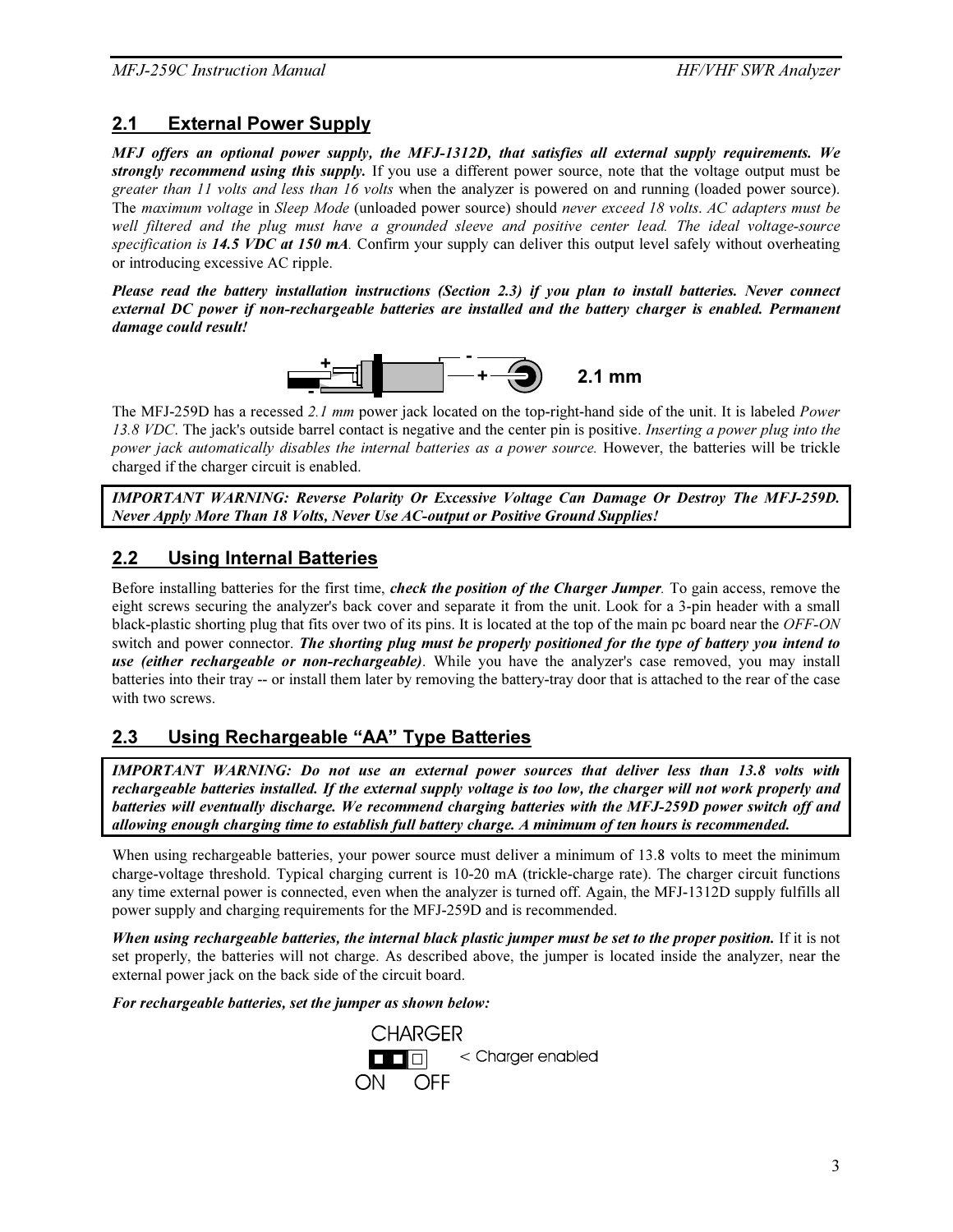# 2.4 Using Conventional "AA" Drycell Batteries

Whenever possible, install a fresh matched set of high-quality alkaline batteries. Conventional zinc cells will work, but alkaline batteries offer a lower risk of damage caused by leakage. Alkaline cells also provide longer running time and superior shelf life. When using any non-rechargeable dry-cell battery, always remove them immediately when they become weak to avoid damage from leakage. Also, never store your analyzer for extended periods (longer than a month) with non-rechargeable batteries installed.

*IMPORTANT WARNING: When Using Non-Rechargeable Batteries, The Analyzer's Internal Charging System Must Be Defeated! To Defeat The Charger, Set The Internal Jumper To The Charger-Off Position, As Shown Below:* 



# 2.5 "Power Saving" Mode (sleep mode)

The analyzer's current drain is normally around 150 mA, which places a moderate demand on the battery pack. You can extend the analyzer's running time significantly by using the internal Sleep Mode power-saving function. In Sleep Mode, the analyzer's RF-generator shuts down and battery drain drops to under 15 mA. Any time Sleep Mode is activated, the analyzer operates with a two-minute inactivity window. During any 2-minute period, you must actuate the Mode switch -- or adjust the frequency by more than 50 kHz -- at least once for the analyzer to remain awake. Any time a two-minute inactivity period elapses, the power saving circuit automatically switches in. When the analyzer goes to sleep, a blinking SLP message will appear in the display's lower right corner, as shown below:

| 7.1598 MHz 3.7      |  |
|---------------------|--|
|                     |  |
|                     |  |
| $=$ 38 X $=$ 61 SIP |  |
|                     |  |
|                     |  |

To reawake the unit, momentarily press either the Mode or Gate button.

#### To Disable *Sleep* mode:

(1.) Turn the analyzer off.

(2.) Press and hold the Mode button while reapplying power.

(3.) Continue holding the Mode button until the copyright message appears on the screen.

(4.) Release Mode. If Sleep Mode was disabled successfully, the message shown below will appear on-screen. The Sleep Mode function becomes re-enabled anytime the analyzer is turned Off and On again.

Power Saving OFF

# 3.0 MAIN MENU AND DISPLAY

*IMPORTANT WARNING: Never Apply RF or any other external voltage to the Antenna port of this unit. The MFJ-259D uses zero bias detector diodes that may be damaged by external voltages. Read Section-2.0 before applying power! Incorrect supply voltages will also damage this unit.* 

# 3.1 General Connection Guidelines

1.) Antenna Jack: When making RF measurements, connect your *Device Under Test* (DUT) to the SO-239 connector located on the top of the case. You'll use this port for SWR and all other RF measurements excluding the Frequency Counter function.

2.) Power connector: (2.1 mm type) is described in Section 2.0. Be sure to read Section-2.0 before operating your unit. Using an incorrect power sources can permanently damage the analyzer.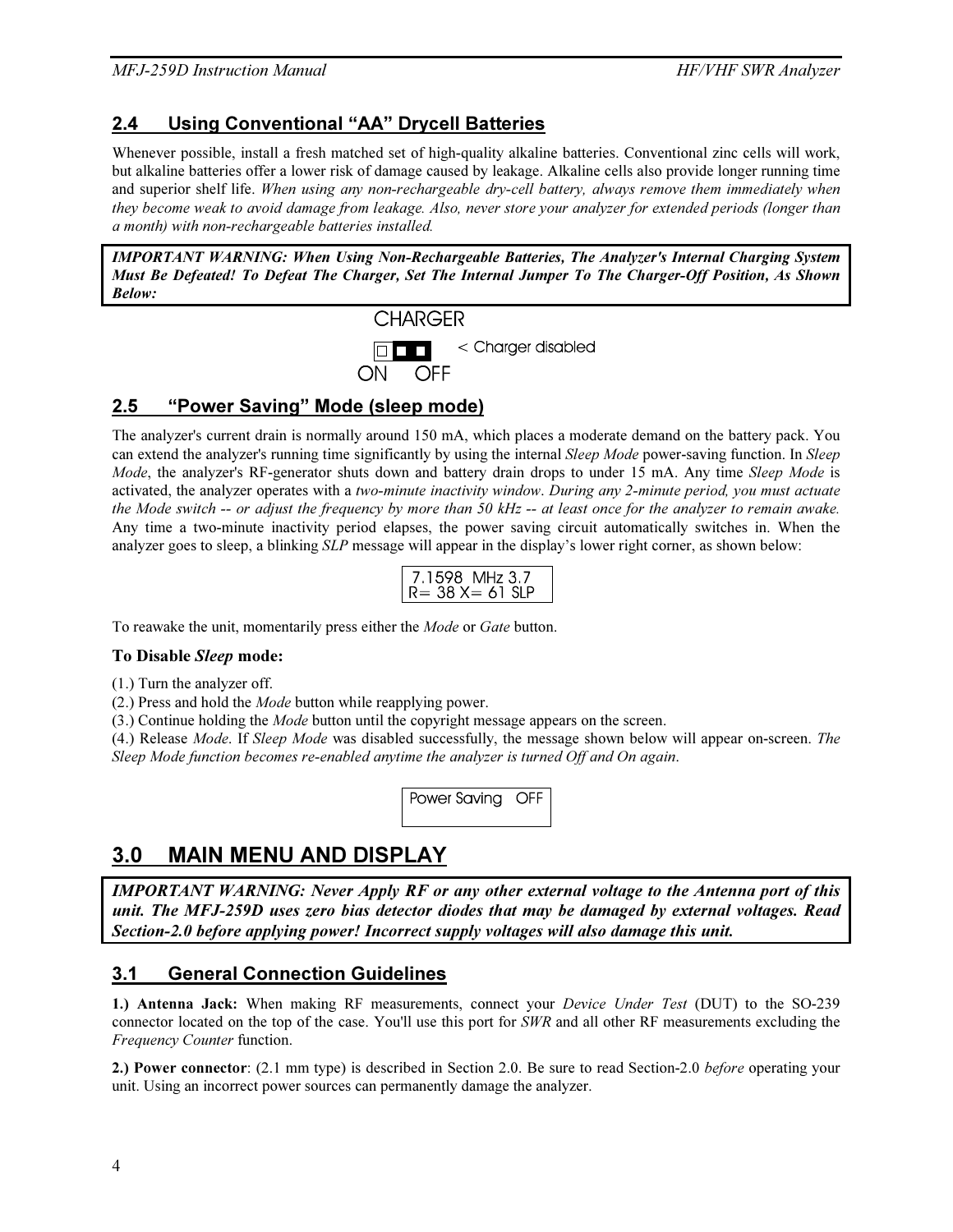3.) Frequency Counter Input: BNC connector used for frequency-counter functions only.

### 3.2 Power-up Display

After turning on the *Power* switch (or after applying external power with the switch on), a sequence of three message screens appear on the display.

The first screen presents the analyzer's software version (VER).

MFJ-259C VER 13.40

The second message shows the software copyright symbol.

MFJ-Enterprises (c)

The third message provides a power-source check, displaying the internal battery or external power supply voltage level along with a warning if the source is too low to support reliable operation.



The fourth and final power-up display is the working screen for the analyzer's default operating mode, as described in Section 3.2 (SWR, Impedance  $R\&X$ ). The two analog panel meters also become active, displaying SWR and Impedance Magnitude (Z) measurements for the DUT.

The MFJ-259D has five (5) Basic Operating Modes that are used for conducting a variety of measurements. If you tap (momentarily press) the *Mode* button, the analyzer steps to the next *Mode* selection. The five main modes and their opening screens are described in Section-3.3 below:

#### 3.3 Main MODE descriptions

Press the *Mode* switch to scroll through the analyzer's five operating modes. By "scrolling", we mean that each tap of the mode switch will step the analyzer ahead to the next menu selection. Each new selection comes up on the display with an *Identifier Screen*. After 3 seconds, the *Identifier Screen* is replaced by the mode's working screen. The menu is circular, so after sequencing through all five choices, the sequence starts over. The five basic operating modes are described in detail below:

1.) Impedance R&X (Initial Mode): Use this mode for measuring SWR and complex impedance. The Impedance  $R\&X$  mode is the analyzers "default" mode because it is the one most frequently used for routine antenna adjustments. The top line of the working display shows the VFO Frequency in MHz and the numerical  $SWR$ reading. The lower line displays the Resistive  $(R)$  and Reactive  $(X)$  impedance components for the attached load. Pressing and holding the Gate button in this mode displays the *Impedance Magnitude* (Z) and *Phase Angle* (Ø). The analog *Impedance* meter also displays *Impedance Magnitude (Z)*, and the *SWR* meter displays *Standing* Wave Ratio (SWR). The analog meters are especially useful when tuning continuously adjustable circuits such as an ATU or matching networks. The identifier screen for the *Impedance R & X* mode is shown below:

2.) Coax Loss: Use the analyzer's second mode to measure loss incurred in random lengths of 50-Ohm cable, 50- Ohm attenuator pads, 50-Ohm transformers, and 50-Ohm baluns. The top working-display line shows the VFO Frequency in MHz and the lower line presents the measured Loss in dB. *Note that the transmission line or device under test must be unterminated at its far end during loss testing. If a load or resistive termination is*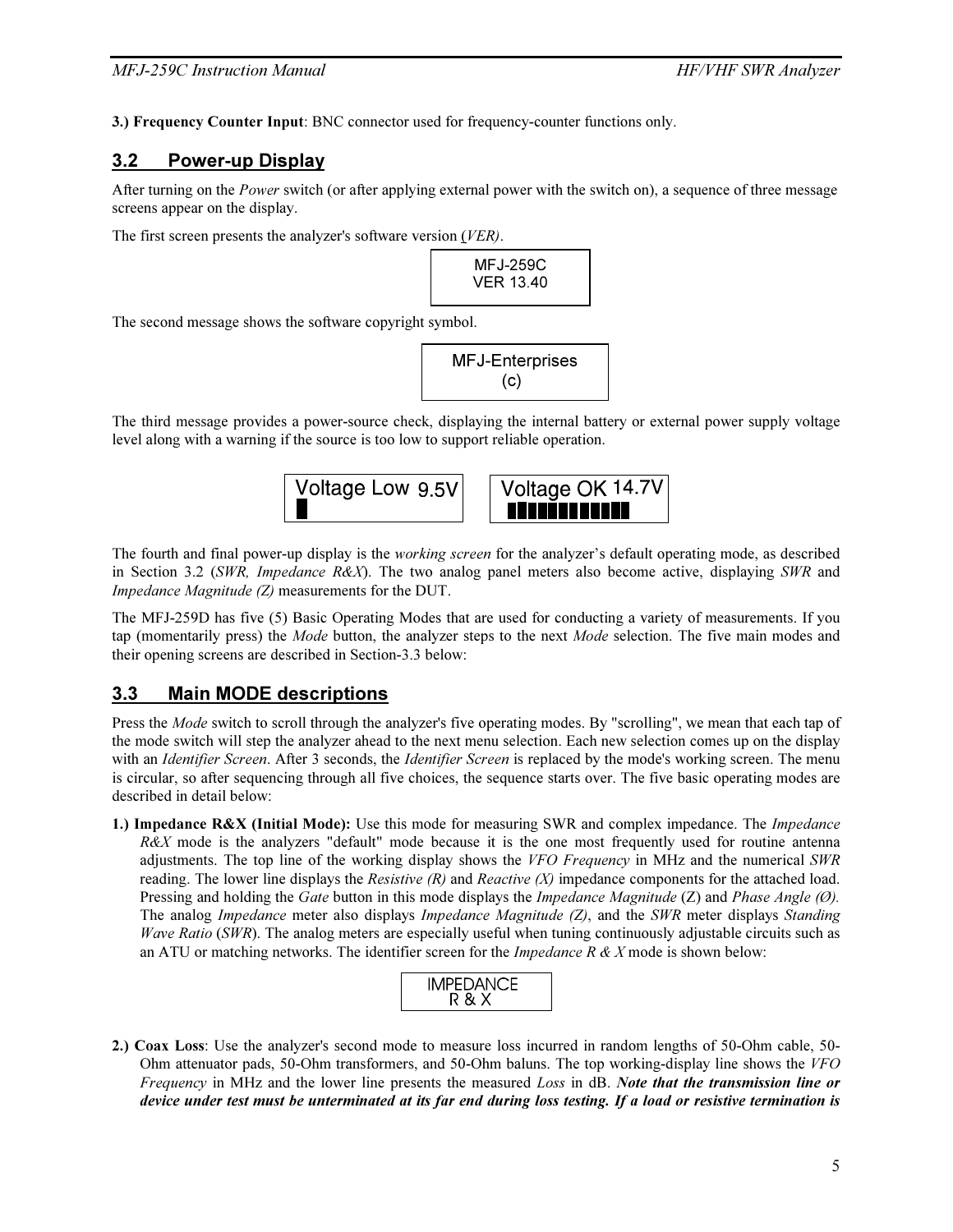*installed, the measured loss will be significantly higher than the actual loss.* Note that this measurement mode only works for lines or devices carrying differential currents.

- 3.) Capacitance in pF: Use this mode for checking unknown capacitor values (in  $pF$ ) and for determining how much reactance a component exhibits at a particular frequency (Xc in ohms). In Capacitance Mode, the top line of the working display shows the VFO Frequency in MHz and the measured Capacitive Reactance (Xc) at the VFO *frequency* (in ohms). The lower line shows the measured capacitance  $(C)$  in picofarads  $(pF)$ . The analog Impedance meter also displays Xc reactance in ohms.
- 4.) Inductance in uH: In *Inductance Mode*, the top line of the working display shows the VFO Frequency in MHz and the capacitive reactance  $(XL)$  at the VFO frequency (in ohms). The lower line shows the measured inductance  $(L)$  in microhenries ( $\mu$ H). The *Impedance* meter displays reactance in ohms.
- 5.) Frequency Counter: The fifth mode converts the analyzer into a discrete frequency counter. Connect the RF source (DUT) to the BNC connector labeled *Frequency Counter Input*. As with many counters, the sensitivity threshold for a locked-in reading gradually decreases with increasing frequency. The measurement threshold at 0.53 MHz is around 10 millivolts -- and this level gradually increases to around 200 millivolts at 230 MHz. *The "never exceed" limit for safe testing is 2-volts peak-to-peak.* The counter's default gate time is 0.1 second, but you may reset it to either .01 second (very fast) or 1.0 second (very slow) by tapping the Gate button. A 1.0second gate times provide increased frequency resolution (more digits to the right of the decimal point), and the .01 gate provides very fast response with less resolution (see sample screens below):



*IMPORTANT WARNING: Never apply more than two volts of peak voltage -- or any dc voltage -- to the Frequency Counter BNC port.* 

#### 3.4 Blinking "VOLTAGE LOW" display warning

If the external dc source or battery voltage drops below 11 volts, a blinking *Voltage Low* warning will come up on the display. Pressing Mode during a low-voltage warning will disable it and allow you to continue testing.

*Caution: Measurements made with supply voltages below 11 volts may not be as reliable.* 

| Voltage Low 9.5V |  |
|------------------|--|
|                  |  |

# 4.0 MAIN (OR OPENING) MODE

*IMPORTANT WARNING: Never apply RF or any other external voltages to the Antenna port of this unit. This unit uses zero bias detector diodes that are easily damaged by external voltages over a few volts. Also, confirm the power supply is correct, as described in Section-2.0, before operating this unit.* 

A basic understanding of antenna theory and transmission line behavior will be helpful for making the best use of the data provided by your MFJ-259D. The ARRL Handbook and ARRL Antenna Book provide concise peer-reviewed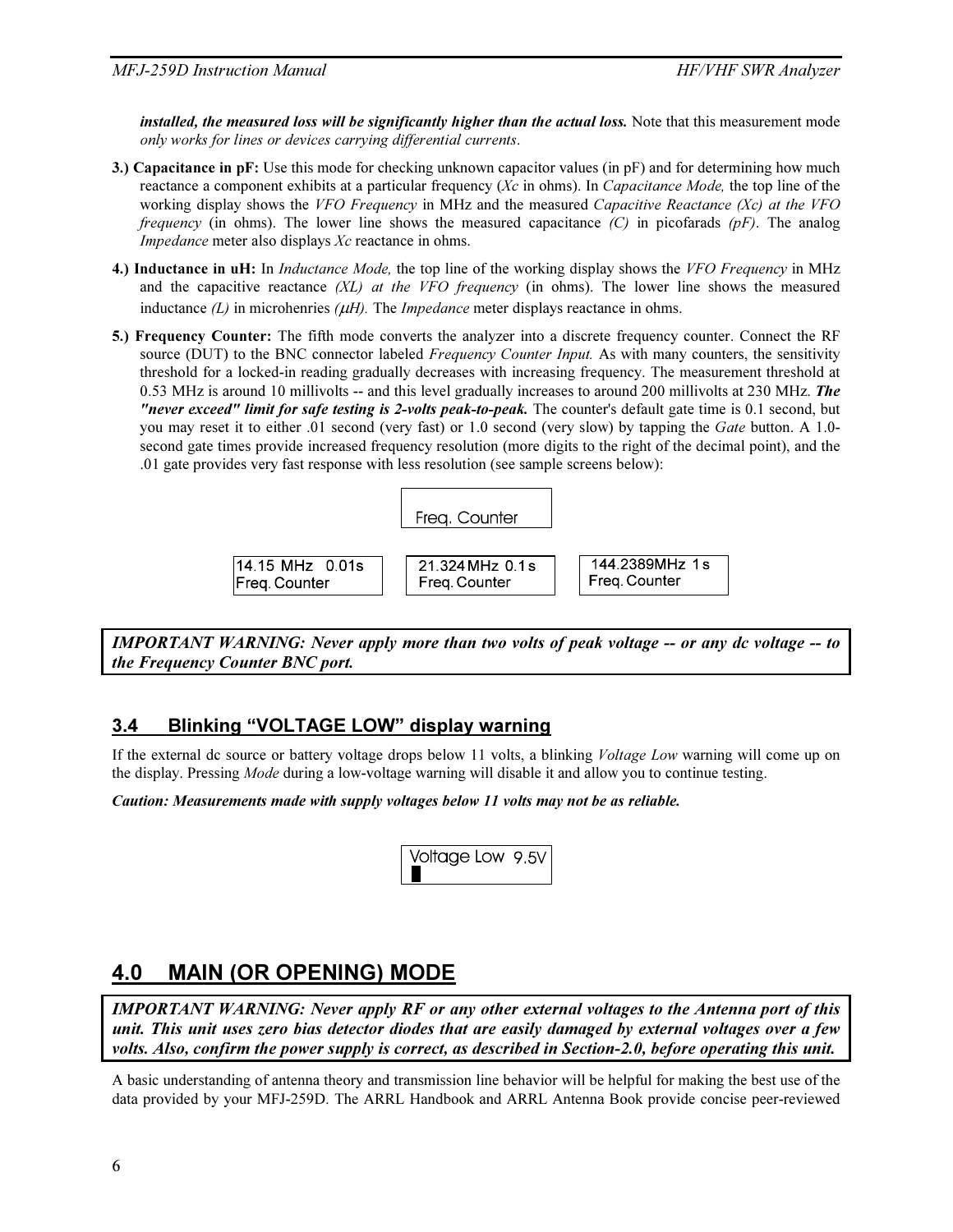#### MFJ-259C Instruction Manual development of the state of the HF/VHF SWR Analyzer

explanations that should suffice for most applications. When it comes to the finer points of antenna design, there is (unfortunately) a fair amount of mis-information circulating on the web and over the airwaves. When it comes to antenna systems, there's no black magic. Stick with the scientific fundamentals as presented by credible professional sources, and everything your analyzer tells you should make sense!

# 4.1 General Connection Guidelines

When conducting SWR and *Impedance* measurements, follow these practical guidelines:

1.) If connector transitions (RF adapters) are needed, use only high-quality parts and check them over for wear, oxidation, dirt, and tight pin contact before proceeding.

2.) Make all connection electrically secure and keep all leads as short as possible. This precaution is especially important when measuring electrical components that are not part of a 50-ohm coaxial system.

3.) Always use good quality 50-ohm cable and connectors when making SWR measurements. Contaminated, mismatched, or damaged cable will introduce significant error.

4.) When making Complex Impedance measurements, (R+X) or (Z), remember that *any length of transmission line you install between the load and the analyzer will displace the load from the analyzer's calibration plane.* For simple handheld analyzers like the MFJ-259D, the calibration plane is always located at the analyzer's RF *connector.* This is the point where  $Zo=50$  Ohms and Phase shift  $= 0$  degrees. It is the only test point where the analyzer will be calibrated for complex impedance measurements. Displacing the load away from the analyzer's calibration plane through random lengths of coax will have little or no impact on SWR readings, but will introduce enough error through phase shift and transformer action to invalidate virtually any complex impedance measurement you might make! *When measuring Complex Impedance, install the MFJ-259D as close (electrically) to the DUT as possible!* 

# 4.2 Antenna SWR

Use the SO-239 Antenna connector located on top of the MFJ-259B for all RF measurements (except those using the Frequency Counter mode). Follow the procedure below for measuring SWR:

- 1.) *If your antenna doesn't have a dc-grounded feed system, momentarily short the cable's center conductor to the shield immediately before connecting it to the analyzer.* This simple procedure will discharge any static buildup on the antenna and prevent damage to the analyzer's sensitive detector diodes.
- 2.) Connect the antenna lead to the analyzer's SO-239 Antenna connector.
- 3.) Set the VFO's two Frequency selector band switches to the appropriate range.
- 4.) Turn on the Power switch while watching the display. Battery voltage should read OK (11-16 volts).
- 5.) Following the boot screens, the default mode will come up with the working screen for Frequency, SWR, Resistance  $(R)$ , and Reactance  $(X)$ . The SWR and Impedance analog meters will also become active.

| 7.1598 MHz 3.6  | $114.095$ MHz $Z > 25$ |
|-----------------|------------------------|
| R=153 X= 62 SWR | R(Z>650) SWR           |
|                 |                        |

6.) Adjust Tune (the VFO capacitor) as needed to find your desired test frequency -- or tune until you obtain a minimum SWR reading.

Note that the MFJ-259D also has Advanced antenna-measurement modes that are described in Section-5.0. However, unless you have a strong working knowledge of RF systems, you may find these added modes of limited value. Most represent more technical ways of expressing the same data offered by the basic modes.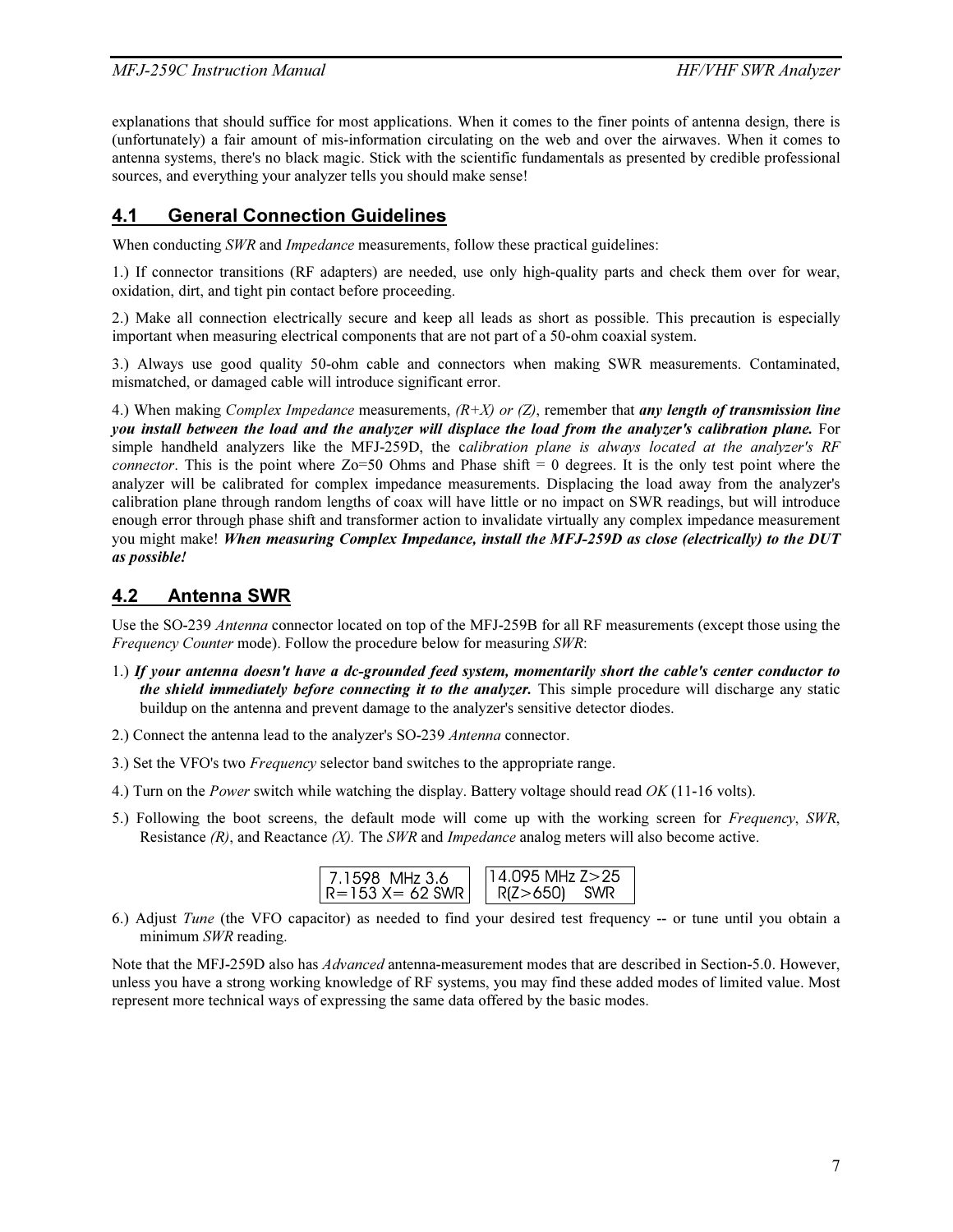#### Antenna hints:

- 1.) Measuring Antenna Impedance: For complex impedance measurements, you must install the analyzer as close as possible to the element's feed point (within or 1-2 degrees of phase shift) or use a precisely cut  $1/2$ wavelength of cable displace the calibration plane by a controlled amount (360-degree phase rotation).
- 2.) Electrical Half-Wavelengths of Cable: Installing a half-wavelength of cable between the load and the analyzer will rotate phase a full 360 degrees so that no apparent transformation takes place in the line. However, the response will only be transparent on one discrete frequency. Even a small frequency change will begin to skew your impedance readings and may even shift the antenna's resonant frequency because the cable will begin to introduce its own reactance into the system. Errors will compound with multiple half-wavelengths, so limit cable to one or two phase rotations at most!
- 3.) SWR, Resonance, and Impedance: *It's always preferable to measure SWR rather than resonance or impedance magnitude (Z) as the standard for adjusting your antenna.* By definition, minimum SWR (1:1) and maximum power transfer occur when the source, transmission line, and load impedance are all of equal value. Resonance occurs when reactance fully cancels at the antenna's feed point and the load becomes purely resistive  $(Xc+XL=0)$ . Although Minimum SWR and Resonance often coincide closely, they are not directly correlated and rarely occur on exactly the same frequency. If your antenna doesn't happen to present a 50-ohm load at resonance, there will still be resistive mismatch in the system and lower SWR may actually occur on some other frequency. By the same token, if you adjust your antenna for an *Impedance* reading of 50 ohms, the load could have a substantial reactive component (e.g.  $R=46$ ,  $X=17$ ) that elevates SWR *and* shifts the minimum-SWR point to a different frequency. *SWR is always your best predictor of antenna performance!*
- 4.) Tuning and Matching: Unlike simple wire dipoles, many antennas such as Yagis and verticals are adjustable for both *resonant frequency* and *impedance match*. Begin by setting these antennas for the element length prescribed in the instruction sheet -- or the calculated length. Then, adjust the matching network for minimum SWR. The two adjustments (tuning and matching) are separate but often interact, so be prepared to alternately readjust both element length and network setting to achieve minimum SWR at your exact frequency of interest.
- 5.) Adding and Removing Feedline: You should be able to add or remove lengths of feedline (or measure SWR at any point along the feedline) without observing a significant change in SWR. It is normal to see SWR *drop* slightly as cable is added, or see it *increase slightly* as cable is removed because of changes in resistive loss. However
	- (a.) if your SWR measurements change a lot with relatively small changes in cable length, or
	- (b.) SWR changes as the cable is moved around, or
	- (c.) SWR changes when the coax shield is grounded at some point part way between the antenna and the radio, look for a feed problem!

Here are some possibilities to check:

- 6.) Common Mode Current: Your coax may be carrying Common-Mode Current on its outer shield and radiating RF. To eliminate this problem, install a Guanella current balun at the feed point. It will isolate the shield from the radiating portion of the antenna, stabilize SWR, reduce receiver noise, and suppress "RF in the shack". Installing a balun is good engineering practice -- and always worth doing!
- 7.) Defective Cable: Your coax may not really be 50 ohms. Kinks, water ingress, oxidation, corrosion, bad connectors, improper manufacturing, poor quality, or even mislabeling may be the cause. Check SWR with a dummy load installed at the far end of the cable. If the SWR is elevated or the *Impedance*  $(Z)$  fluctuates very much as you tune the analyzer's VFO, suspect defective cable.
- 8.) Excessive Transmission Line Loss: Your cable may exhibit unusually high losses caused by damage or contamination. Or, it may simply have too much normal attenuation for the frequency range where you're using it (especially true at VHF). To look for unacceptably high loss, unterminate the cable at its far end and use the analyzer's Coax Loss mode to check it against specified values.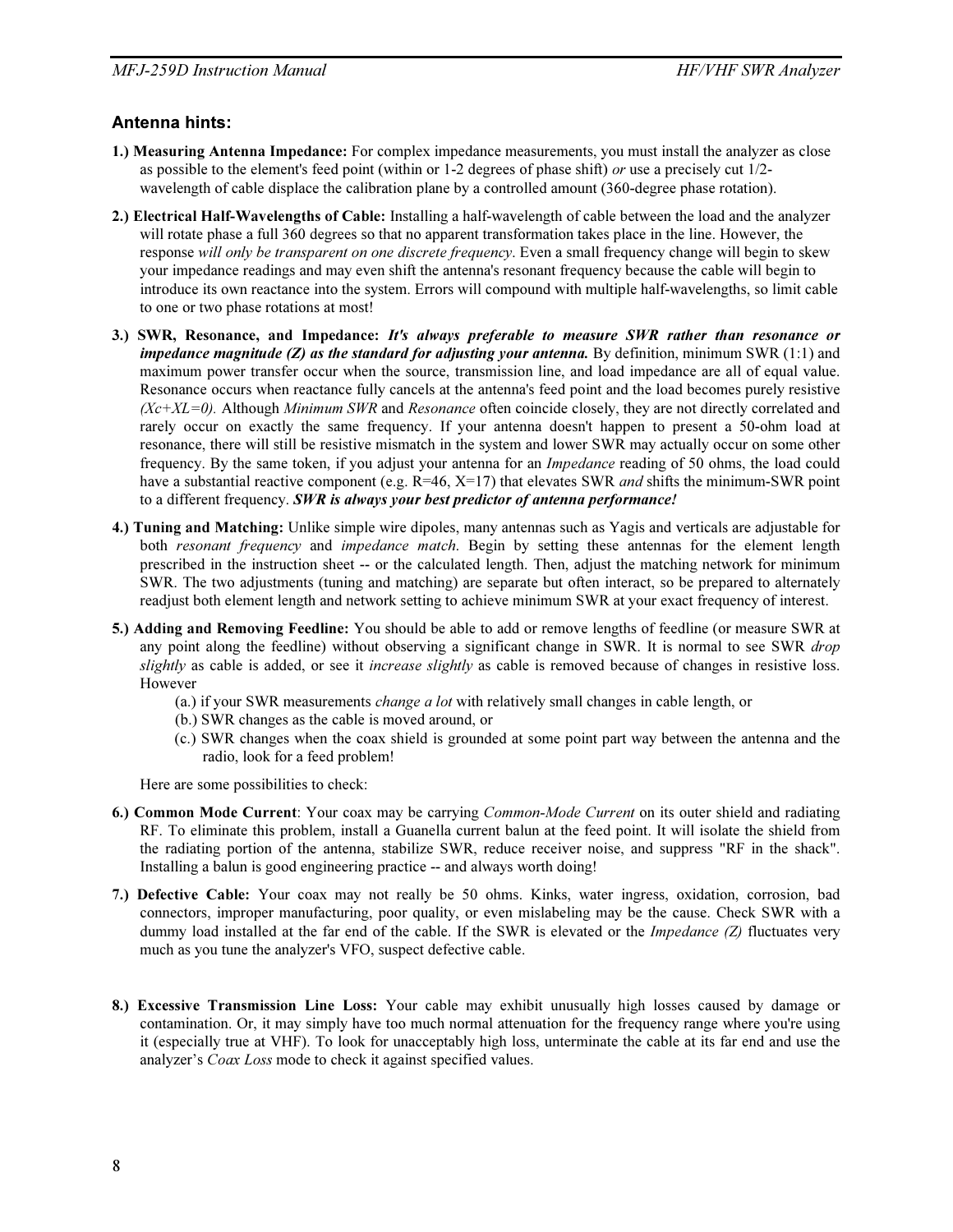### 4.3 Coax Loss

Access the analyzer's Coax Loss mode by stepping the Mode switch to the Coax Loss identification screen. The top line of the working screen displays Frequency in MHz and the lower line shows Coax Loss in dB. Note that the Impedance meter is disabled in this mode. Coax Loss was designed to measure losses in 50-ohm cables, but also effectively measures the differential-mode loss in many types of 50-ohm transmission-line transformers, choke baluns, and 50 ohm attenuator pads.

*CAUTION: Do not measure conventional transformers, or attenuators and coaxial cables that are not 50 ohms*. *When making measurements, the opposite end of the device under test must have an open circuit, a short circuit, or a pure reactance for termination. Any loss resistance will make attenuation appear worse than it actually is.* 

#### To measure loss:

- 1.) Connect the 50-ohm cable, attenuator, transmission line type balun, or transformer under test to the Antenna connector. Confirm the distant end of the DUT isn't terminated by a resistance.
- 2.) Turn the analyzer ON and toggle the Mode switch once to the Coax Loss Screen.



3.) Tune the analyzer's VFO to the frequency where you wish to measure loss. The loss in dB will be displayed for any specific frequency you select between 0.53 and 230 MHz.

$$
28.721 MHz\nCoaxLoss = 24 dB
$$
\n
$$
144.23 MHz\nCoaxLoss = 0.6 dB
$$

### 4.4 Capacitance

Access the Capacitance Mode by stepping the Mode switch to the Capacitance identification screen. The top line of the working display shows the Frequency in MHz and the Capacitive Reactance (Xc) of the DUT at that specific frequency. The lower line displays the computed *Capacitance* in pF. Normally, the measurement range is from a few pF to a few thousand pF. The MFJ-259D becomes inaccurate when measuring reactance below 7 ohms or above 650 ohms. If reactance falls into the inaccurate range,  $C(X\le 7)$ ,  $C(X=0)$ , or  $C(Z>650)$  will be displayed. Capacitance values are not displayed when the measurement accuracy is questionable (see examples below):



#### Finding the Reactance Sign:

The MFJ-259D measures the DUT's reactance  $(X)$  and mathematically converts it to a capacitance value. However, the analyzer's processor can't determine if the reactance it measures is actually inductive or capacitive. You can usually determine the type of reactance by adjusting the  $VFO$  frequency. If you tune up in frequency and reactance  $(X)$  on the display or meter *decreases*, the load is capacitive  $(-i)$  at the measurement frequency. If you tune *down in frequency* and reactance *decreases*, the load is inductive  $(+)$  at the measurement frequency.

#### To measure a capacitor:

1.) Turn on the analyzer and toggle the Mode switch twice to bring up the Capacitance identification screen.



2.) Connect the capacitor across the *Antenna* connector with the shortest leads possible, or include the lead length normally used in the actual circuit to include stray lead inductance in your measurement.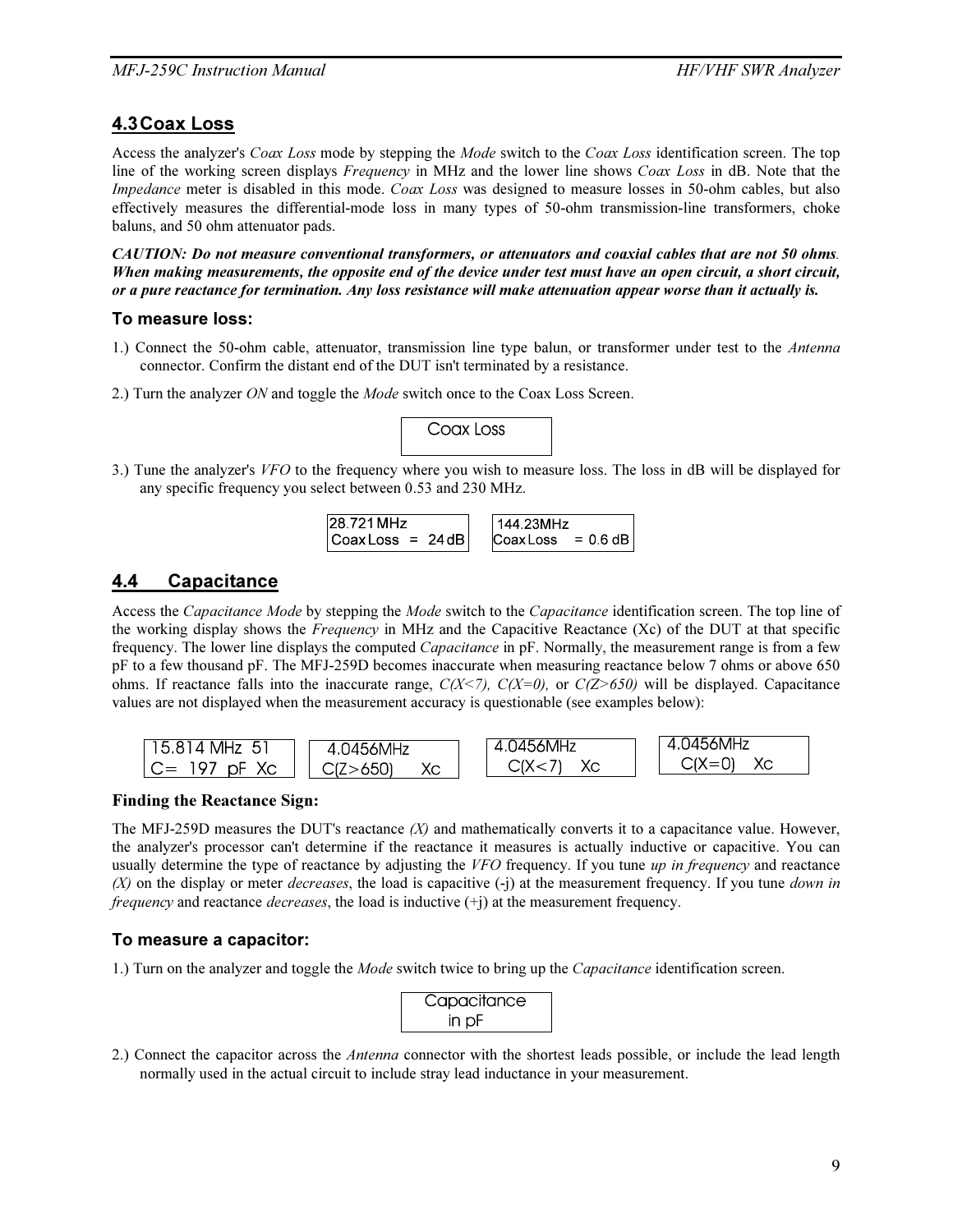3.) Adjust the VFO to your frequency of interest. If a range warning comes up, find the closest frequency where no warning appears. Warnings are  $C(Z>650)$ ,  $C(X<7)$ , and  $C(X=0)$ . The  $C(X=0)$  warning indicates the capacitor appears as a near-perfect short.

When measuring a capacitor, it's displayed value in pF will typically change with the test frequency. The change occurs because stray inductance inside the capacitor and in the wires leading to the calibration plane are in series with it. The actual value (in pF) for most capacitors does increase with frequency and may reach infinity when the capacitive element and its stray inductance become series-resonant. This frequency is called the device's Series *Resonant Frequency* (where  $X=0$ ). Bypass capacitors are sometimes intentionally operated at or near this frequency, but for most applications, the frequencies will be far below it. In addition to the display, the analyzer's *Impedance* meter displays the reactance (X in ohms) of the capacitor.

#### 4.5 Inductance

Access the *Inductance* mode by stepping the *Mode* switch to the *Inductance* identification screen. The top line of the working display shows the VFO Frequency in MHz and the *Inductive Reactance (XL)* of the DUT at that particular frequency. The lower line shows the *Inductance* in uH. Inductance is calculated using the measured Reactance (XL) and the VFO frequency. The MFJ-259D will become inaccurate when measuring reactance below 7 ohms or above 650 ohms. If component reactance falls into an inaccurate range,  $L(X\le 7) L(X=0)$  or  $L(Z>650)$  will be displayed. No inductance value is displayed if the range is questionable.



#### Positive Reactance Sign:

The MFJ-259D measures *Reactance* (X) and mathematically converts it to an *Inductance* value, but its processor can't determine if the reactance is inductive or capacitive. You can usually determine the type (or sign) of the reactance by adjusting the VFO. If tuning up in frequency cause the reactance to decrease, the load is likely capacitive (-j) at the measurement frequency. If tuning *down* in frequency causes the reactance to *decrease*, the load is likely inductive  $(+i)$  at the measurement frequency.

#### To measure an Inductor:

1.) Turn the analyzer on and step the *Mode* switch three times to bring up the *Inductance* identification screen.

| Inductance |  |
|------------|--|
| in uH      |  |

- 2.) Connect the inductor (DUT) across the *Antenna* connector using the shortest leads possible, or with the lead length normally used in your working circuit to include stray inductance in the measurement.
- 3.) Adjust the VFO to your frequency of interest. If an error sign comes up, choose the nearest frequency where no warning appears. The  $L(X=0)$  warning indicates the inductor looks like a near perfect short to the analyzer's bridge and the frequency is too low (or the inductor too small) to measure. The digital display and the analog Impedance meter both present the DUT's reactance (X) in ohms.

When measuring an inductor, its displayed value will sometimes change with the test frequency. This happens because of stray capacitance between coil windings and in the leads going to the Antenna connector. At RF, the value of an inductor (in uH) may appear substantially different from its "rated" value that was determined at a lower frequency. With increasing frequency, measured inductance usually increases and, at some high frequency, the coil may become self-resonant and appear as an *open circuit* (or a trap) with infinite reactance. At some very low frequency, it may look like a short.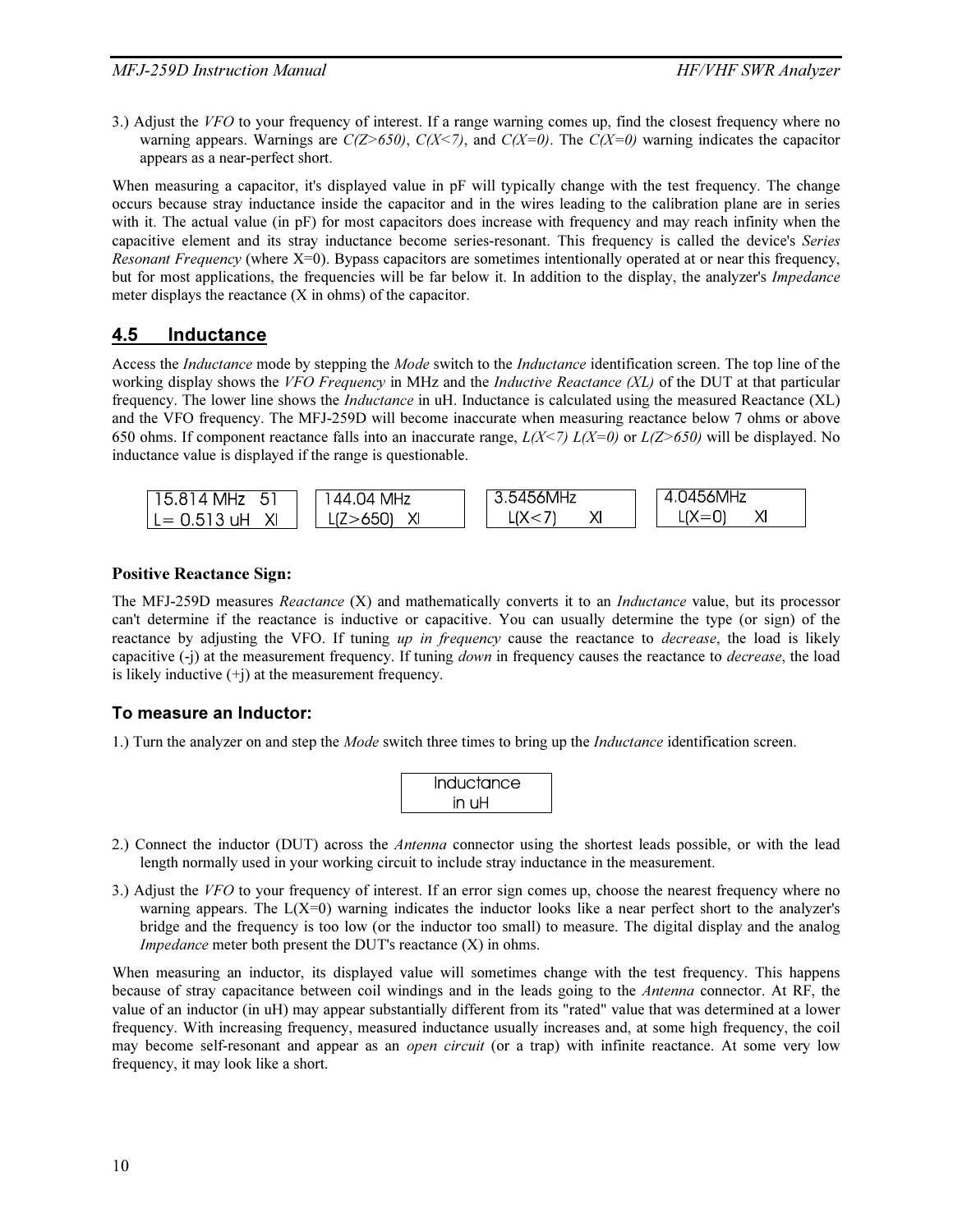# 5.0 ADVANCED OPERATION

*To access the Advanced Mode, press and hold the Gate and Mode buttons simultaneously for several seconds.*  When you release, the Advanced message appears on-screen. The Advanced Menu features the following modes:

| Return Loss and Reflection Coefficient SWR, return loss, impedance, reflection coefficient |
|--------------------------------------------------------------------------------------------|
|                                                                                            |
|                                                                                            |
|                                                                                            |

# 5.1 Forward

In Advanced Mode, the MFJ-259D measures:

- (1.) *Distance to Fault*,
- (2.) *Impedance Magnitude*,
- (3.) *Reactance*,
- (4.) *Resistance*,
- (5.) *Standing Wave Ratio* (SWR).

It also converts basic SWR data into alternative parameters such as Return Loss, Reflection Coefficient, Match Efficiency, Transmission Loss, and Percentage of Apparent Power in the system (see equivalency chart below). All of these terms have a corresponding SWR value attached to them, so if they seem unfamiliar and you have no specific need to apply them, sticking with basic SWR measurements will serve you just as well!



#### MFJ-259D Limitations for Advanced Measurements:

The analyzer's coupler uses a 50-ohm bridge with voltage detectors across each leg. An eight-bit microcontroller processes these voltages and applies formulas to derive useful information from them. The basic calculations are Resistance, Reactance, SWR, and Complex Impedance. In accuracy challenged modes, the system crosschecks itself and presents a weighted average of the most reliable information. The overall resolution of the system is limited by eight-bit A/D conversion while some of the formulas contain square-law and higher-order functions. As a result, some data jumping may occur at the edges of a least-significant-bit. The resolution of the analyzer's compensated detector is accurate to about 0.5 %, and to minimize the opportunity for error, we use the most direct calculations possible.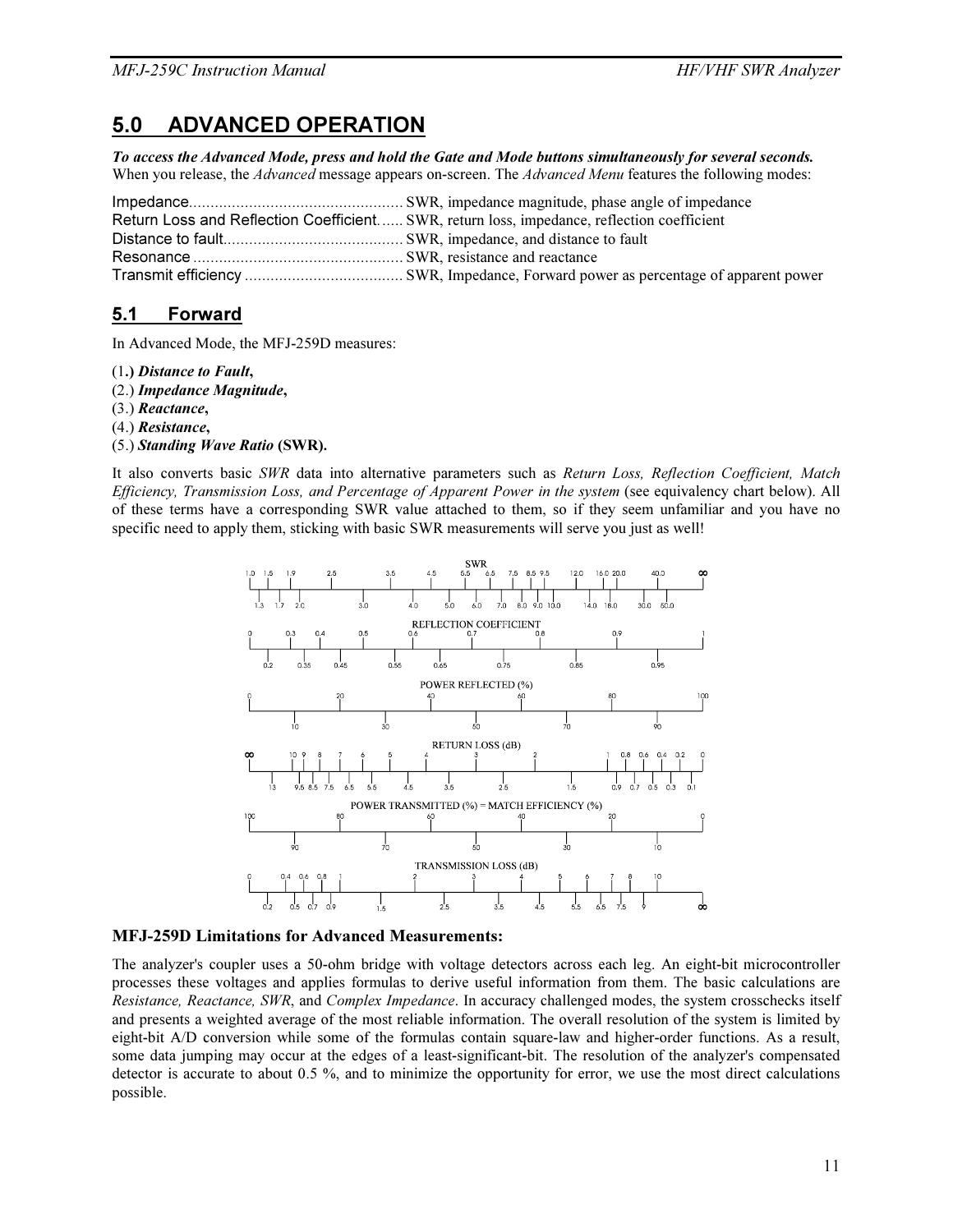#### Technical Resources:

As suggested previously, if you wish to delve in and acquire a deeper understanding of electromagnetics and transmission line theory or the associated vocabulary, it's always best to choose sources that have been peer-reviewed and edited by professional RF-design engineers. Not all of the casually posted information you'll read online or hear over the airwaves meets high standards of technical reliability!

# 5.2 General Connection Guidelines

As before, use the *Antenna* connector for all RF-measurement except those in Frequency Counter mode. During testing, the analyzer's VFO (or "stimulus generator") delivers about +7 dBm of RF output (around 0.5 V-RMS), and appears like a 50 ohm source resistance. The unterminated (open circuit) voltage increases to approximately 1 volt RMS. Harmonics are better than -25 dBc over the VFO operating range. While the VFO is not frequency stabilized, it is useful as a discrete signal source for many applications. Also, note that the *Antenna* connector is not dc-isolated from the load, so any external bias voltage will couple directly to the internal detectors diodes and potentially damage them.

*IMPORTANT WARNING: Never apply external voltages or RF signals to the antenna connector. Protect this port from ESD.* 

Again, use secure RF connections, and keep leads short as possible when measuring components or systems other than Zo=50 ohms. Also, assume that installing a random-length transmission line between the DUT and the analyzer's calibration plane can and *usually will* substantially alter *Impedance* measurements. When measuring SWR, use properly constructed 50-ohm coaxial cables of known quality and check connector condition.

# 5.3 (Magnitude of) Impedance mode

Impedance Magnitude is the first measurement mode in the advanced menu. The MFJ-259D also allows you to view Impedance Magnitude from the basic-menu SWR/Impedance R&X mode by simply pressing the Gate key. In Advanced Mode, the identification screen for Impedance Magnitude is shown below:

$$
\begin{array}{c}\n\text{IMPEDANCE} \\
Z = mag. \theta = phase\n\end{array}
$$

The working display presents the VFO frequency, Impedance Magnitude in ohms, and the Phase Angle  $(\theta)$  in degrees. The analog meters also indicate SWR and Impedance. The maximum impedance limit for this mode is set at 650 ohms, as indicated by the  $(Z<650)$  message:

| 128.814 MHz<br>-36                    | $4.0456$ MHz $>25$ |
|---------------------------------------|--------------------|
| $ Z=87\Omega \theta = 53^{\circ}$ SWR | $(Z>650)$ SWR      |

Stray Connector Capacitance: The 4.4-pF stray capacitance contributed by the analyzer's SO-259 connector will not affect HF measurements and produce only minor errors for Impedances readings at VHF. Error will be most pronounced at 230 MHz.

# 5.4 Return Loss and Reflection Coefficient mode

From Advance Mode, open the Return Loss and Reflection Coefficient display by tapping Mode one time. The identification screen is shown below:

On the working screen, the VFO frequency and SWR are displayed on the top line, while the bottom line presents the equivalent Return Loss (in dB) and the Voltage Reflection Coefficient (ρ). The analog meters display SWR and impedance.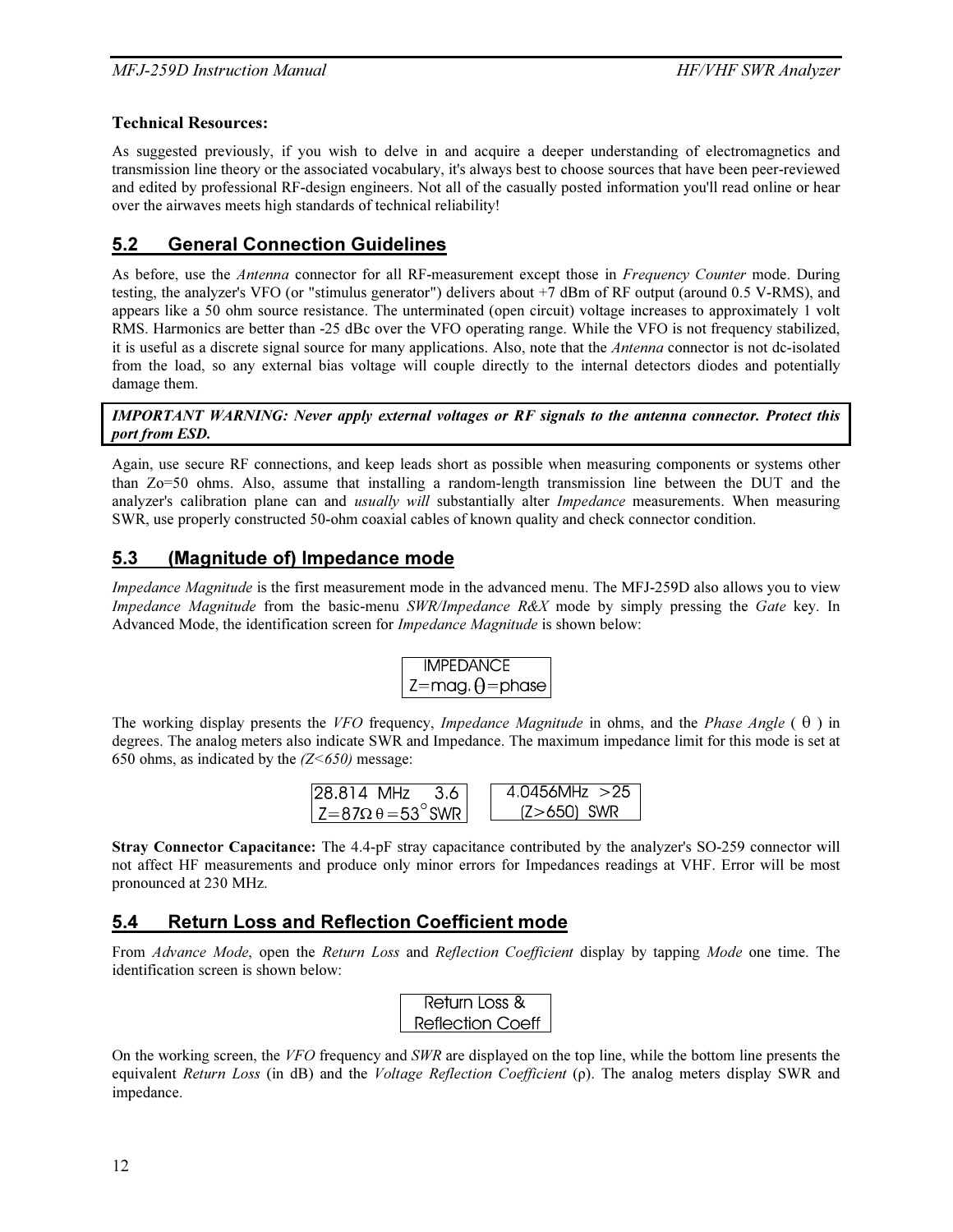| 14.159 MHz | 144 23MHz                  |
|------------|----------------------------|
|            | $ RL=9.6$ dB $\rho=32$ SWR |

#### 5.5 Distance to Fault mode

From Advance Mode, enter Distance to Fault by tapping Mode twice. The identification screen is shown below:

| Distance to<br>fault in feet |  |
|------------------------------|--|
|                              |  |

This mode is useful for finding the physical or electrical length of a random piece of cable, or for finding the distance to a transmission line fault. *Unbalanced lines* need not be isolated during testing and may be coiled on the floor. For balanced lines (ladder line, open-wire feeders, etc), run the MFJ-259D on internal batteries and keep it at least a few feet away from earth and other conductors. Attach only the DUT (no other wires) -- one lead to the center pin of the Antenna connector and the other to the case via the grounding stud. Suspend two-wire balanced feeder in a straight line so it remains clear of metallic objects and ground by at least a few feet.

The Distance to Fault test measures the electrical distance to the transmission line's abnormality. To obtain the physical distance, multiply electrical distance times the feed line's specified Velocity Factor (Vf). For example, if the analyzer display reads DTF = 75 feet and the transmission line is typical RG-8 with a specified velocity factor of 0.66, the physical distance to the fault will be:  $75 x .66 = 49.5$  feet.

An open or a short-circuit at the fault yields best accuracy -- some resistive and reactive loads or L/C terminations may skew the results or simply not work. To conduct the test, follow the specific sequence of steps outlined below.

#### To measure fault distance:

- 1.) Connect the DUT to the analyzer's *Antenna* connector. From *Advanced* mode, tap the *Mode* switch twice to bring up the Distance to Fault ID screen. The top line of the working screen will display the VFO frequency in MHz followed by 1st blinking at a rapid rate. The 1st indicates the analyzer is waiting for entry of the first  $X=0$ frequency. The lower line displays  $DTF$  (no data showing) and X with the Reactance reading in ohms.
- 2.) Begin by searching for the lowest VFO frequency where the *Impedance* meter shows a sharp null and where the reactance value on the screen approaches zero  $(X=0)$ . If possible, find an *exact frequency* where  $X=0$ :

| 21.324 MHz 1st |  |
|----------------|--|
| $X=0$<br>DTF   |  |

3.) When you've found the first  $X=0$  null, tap the *Gate* button once to enter it. The blinking *1st* will change to a blinking 2nd. Now, tune to the next higher  $X=0$  null. A minimum reading of a few ohms is acceptable if the X display won't zero.

| 42.648 MHz 2nd |         |
|----------------|---------|
| DTF            | $X = 1$ |

4.) Press Gate again, and the display will indicate the DTF. Multiply the DTF times the velocity factor of the cable  $(Vf)$  to get the *physical DTF* (distance in feet).

|  | Dist. to fault |
|--|----------------|
|  | 11.3 ft x Vf   |

#### 5.6 Resonance Mode

From the Advanced menu, tap the Mode switch three times to bring up the Resonance Mode ID screen. The top line of the working screen displays the VFO frequency in MHz followed by SWR. The lower line displays Resistance  $(R)$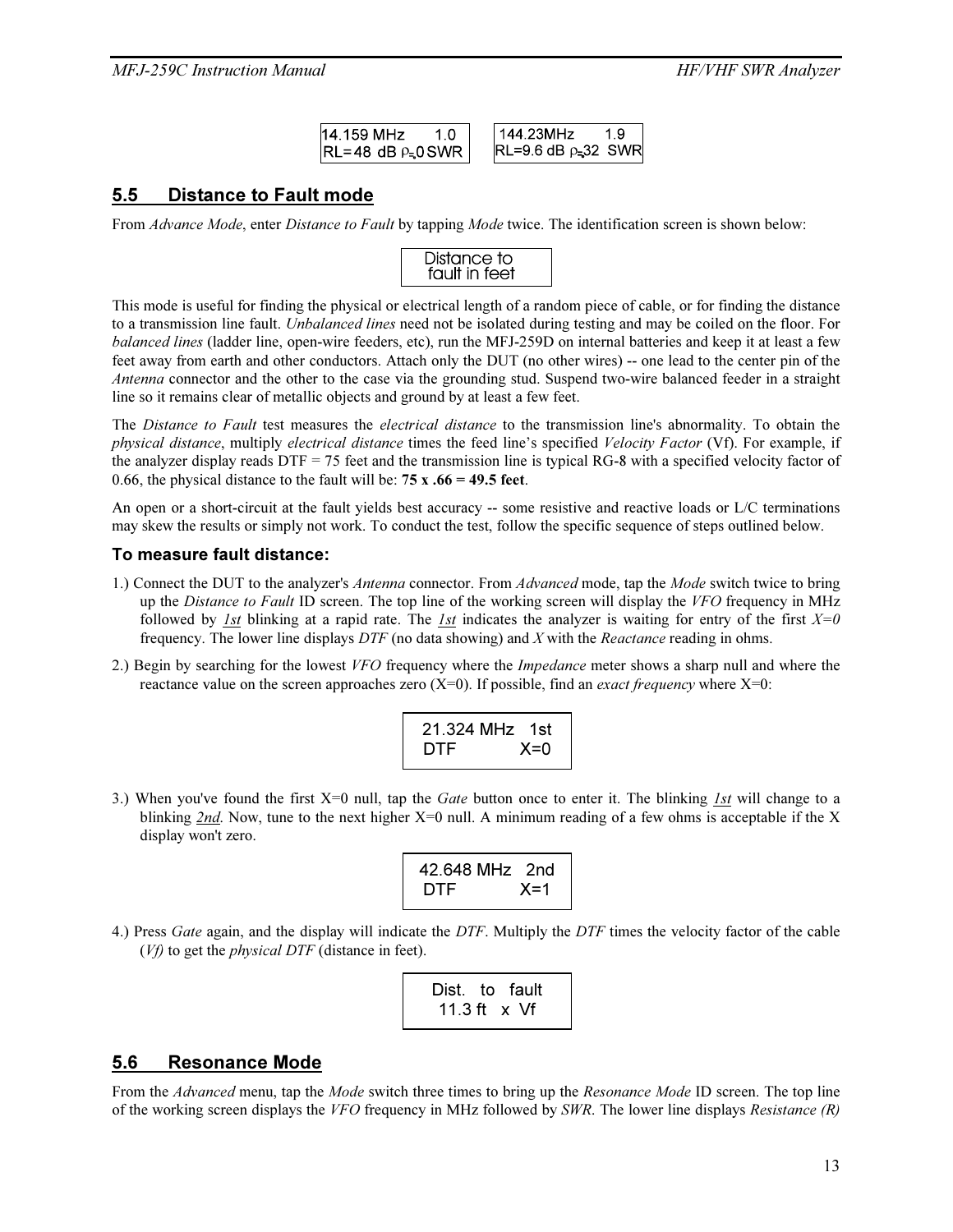and Reactance  $(X)$ . Resonance Mode functions exactly the same as in the analyzer's basic SWR mode, except the analog impedance meter measures Reactance rather than impedance magnitude. This feature allows the operator to more easily observe frequencies where system reactance crosses zero. When Reactance equals zero  $(X=0)$ , all capacitive and inductive components at the load are cancelled out  $(XL+Xc=0)$  and the circuit is said to be *Resonant*.

| Resonance mode |
|----------------|
| tune for $X=0$ |

#### Accuracy Note:

As previously discussed in Section 4.2, when measured thro feedline, readings indicating zero reactance (or resonance) may appear at frequencies where the antenna itself isn't actually resonant. Conversely, the antenna may appear to exhibit some reactance even at its true resonant frequency. To ensure measurement accuracy, the analyzer's calibration plane should always be located as close to the DUT (or as close to 0-degrees of phase rotation) as possible.

# 5.7 Percentage Transmitted Power

From the Advanced screen, toggle the Mode button four times to open Percentage of Transmitted Power. This parameter is yet another way of representing the basic SWR measurement (see chart at 5.1). Mathematically, it is an inverse presentation of the Percentage of Reflected Power scale. If your load measures 3.1:1 SWR, the Percentage of Reflected Power in the system will be 26%. By subtracting 26% from 100%, the Percentage of Transmitted Power is 74% (see examples below).



Note that the *Percentage of Transmitted Power* may be open to misinterpretation because the power ultimately absorbed into the load may be significantly different than the raw Percentage of Transmitted Power parameter might suggest.

# 6.0 ADJUSTING SIMPLE ANTENNAS

Most antennas are tuned for operating frequency by varying the element length -- and most homemade verticals and dipoles are very simple to adjust.

# 6.1 Dipoles

Because the dipole is a balanced antenna, it's always a good idea (and good engineering practice) to install a balun at the feed point. A balun could be as simple as several turns of coax wrapped several inches in diameter or it could be a complicated affair with many windings on a ferromagnetic core. A 1:1 Guanella "current" balun wound on a toroid core made from material with the appropriate permeability is usually the most effective choice.

The height of a dipole above ground, as well as any surrounding objects, will influence the feed point impedance and SWR. Typical residential heights usually result in minimum SWR readings below 1.5:1 when using 50-ohm coaxial cable. In general, the only adjustment available for tuning a simple wire dipole is its length. If too long, it resonates too low in the band. If too short, it resonates high. You may be able to improve the match (SWR) by raising or lowering the element in relationship to ground. However, doing so may impact other parameters such as the best take-off angle for distant or local contacts (TOA).

Anytime the antenna impedance and feedline impedance do not precisely match each other (as is usually the case), the feedline will act like a transformer and modify the *Impedance* of the load placed at the opposite end. However, if you use good-quality 50-ohm cable, the SWR should remain constant except for a small reduction caused by resistive loss as the line is made longer. If changing the coax length by a relatively small amount changes SWR at your test frequency, the feedline either has common-mode current flowing on the outer surface of the shield that is detuning the antenna, or the feedline itself is not really 50-ohm cable. Common-mode current caused by conduction typically occurs when no balun has been installed at the feed point to choke it off. Common-mode induction currents may also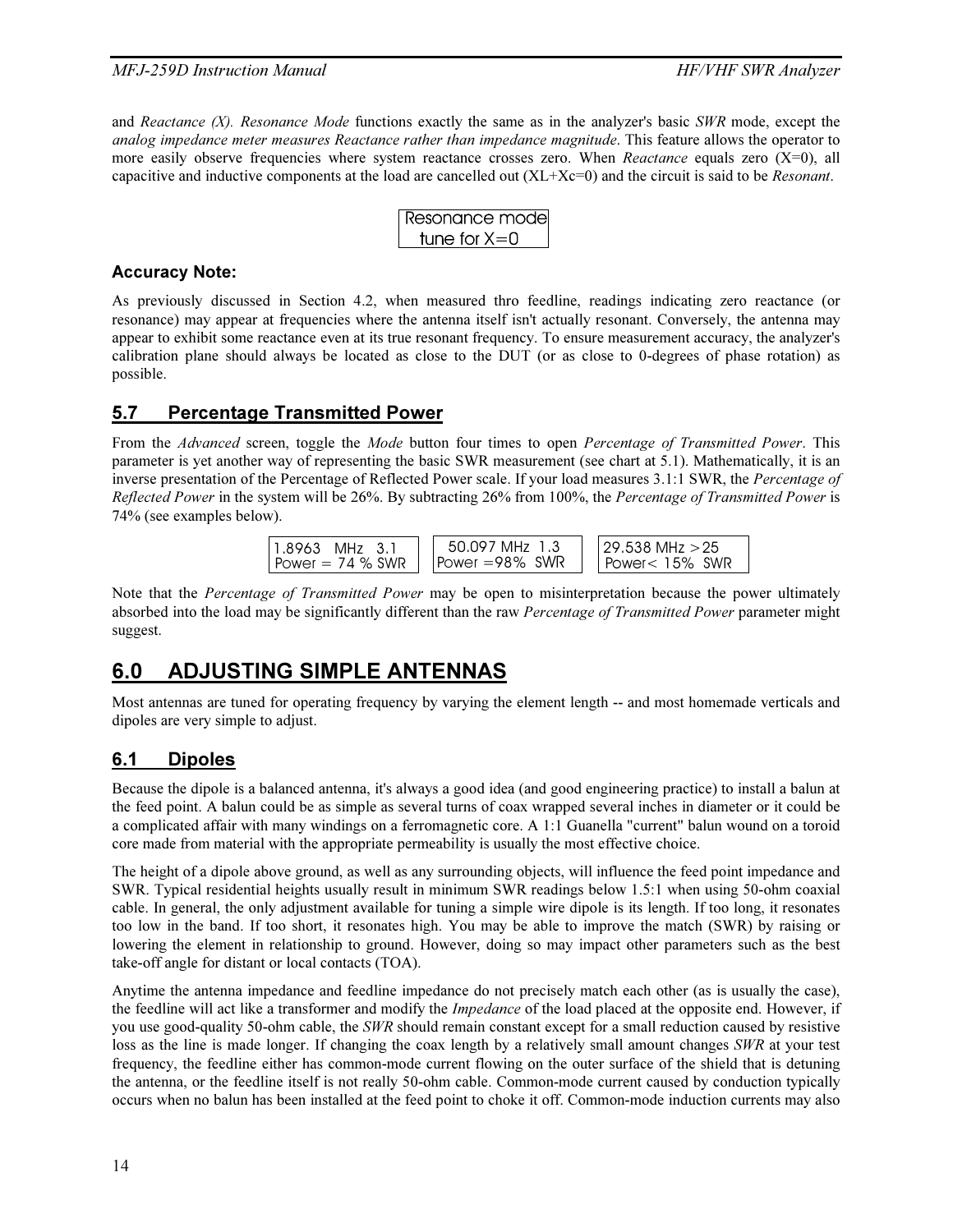result from other installation errors such as running the feedline parallel rather than perpendicular to the radiating element. Repositioning the feedline may reduce unwanted inductive coupling.

# 6.2 Verticals

Verticals in the "monopole" class require a ground plane. To simplify installation and cut costs, manufacturers sometimes (incorrectly) downplay the importance of an effective radial system. When installed over a good ground, the impedance of a quarter-wave radiator may be quite low, with SWR running nearly 2:1. Ironically, over a poor ground, minimum SWR for the same antenna could improve to 1:1. However, if the ground system is poor, antenna performance will be compromised despite favorable SWR readings. Far better to install the best ground system possible and configure a matching network at the base of the vertical element to match into a 50-ohm feed system. Verticals tune the same as dipoles -- add length to lower the operating frequency and shorten to raise it.

Another class of verticals are considered "ground-independent" because they come with a counterpoise or rigid radial system built into the design. These antennas are usually configured as multiband OCFDs (off-center fed dipoles) with the longer leg being the dominant vertical radiator. Ground independent verticals tend to work more efficiently when elevated well above ground rather than when installed in close proximity to it because of reduced ground losses. Many use multiple resonators or traps and have a matching network at the feed point. Most groundindependent vertical elements are asymmetrical and require a highly effective baluns to prevent the feedline from becoming part of the antenna system.

# 6.3 Tuning a simple antenna

To tune a basic dipole fed with 50-ohm coax, follow the steps outlined below:

- 1.) Momentarily short the center conductor and shield to bleed off static, then connect to the Antenna jack.
- 2.) Set the analyzer's band switches and VFO tuning for the desired band.
- 3.) Select any analyzer operating mode that will display SWR.
- 4.) Read the SWR and adjust the VFO tuning for minimum SWR. Write down the frequency.
- 5.) To re-tune your antenna accurately without a lot of cut-and-try, calculate a Scaling Factor.
- 6.) First, determine if the antenna needs to be shorter (higher in frequency) or longer (lower in frequency).
- 7.) To make it shorter ( higher), divide the present frequency by the desired frequency (scaling factor  $\leq$  1).
- 8.) To make it longer (lower), divide the desired frequency by the present frequency (scaling factor  $>1$ ).
- 9.) Multiply the scaling factor by the present length to calculate the new length.

For example, suppose your 132-foot dipole has low SWR on 3.750 MHz and you want to move it to 3.900 MHz. It needs to be shorter to tune higher, so you calculate the scaling factor:  $3.750/3.900 = 0.96$ . Next calculate the new length:  $132$  feet x .96 = 126.7 feet. Note that scaling only applies to full-size verticals and dipoles that don't use loading coils, traps, stubs, resistors, capacitors, or capacitance hats. Antennas with these features should be adjusted according to the manufacturer's instructions.

# 7.0 TESTING AND TUNING STUBS AND TRANSMISSION LINES

# 7.1 Testing Stubs

To measure Resonant Frequency for a matching stub or transmission line, select the SWR/Impedance mode in the Basic Menu (opening mode). Note that DUTs measuring  $1/4\lambda$  and odd multiples  $(1/4\lambda, 3/4\lambda, 5/4\lambda, \text{ etc})$  are terminated with an open circuit at the far end. DUTs measuring  $1/2\lambda$  and even multiples  $(1\lambda, 1-1/2\lambda, 2\lambda)$  are terminated with a short circuit.

Coaxial lines may be piled or coiled on the floor and the analyzer operated on external power. Coax lines are connected to the analyzer's SO-239 connector with the shield grounded. For *balanced line*, run the analyzer on its internal batteries, keep it a few feet away from other conductors and earth, and do not attach any stray wires (other than the feedline itself). Connect the DUT with one lead to the analyzer's ground stud and the other lead to the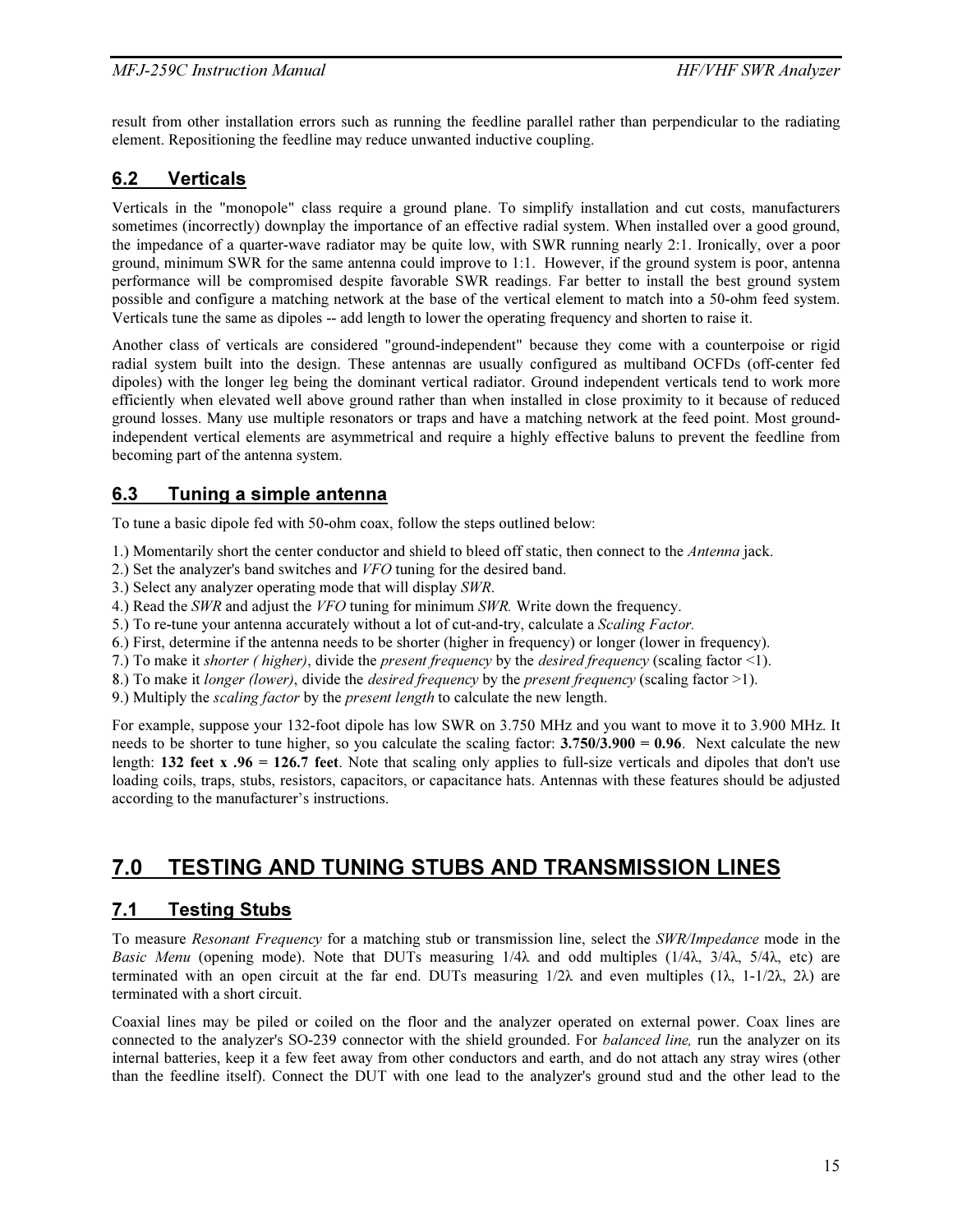Antenna connector center pin. The DUT must be suspended and kept away from metallic objects and ground. When tuning frequency-critical stubs, trim them *gradually* using the method outlined below:

- 1.) Determine the DUT's target frequency and calculate the length to formula.
- 2.) Cut the DUT 20% longer than your calculated length.
- 3.) At the far end, install a short for  $1/2\lambda$  and even multiples -- or leave it open for  $1/4\lambda$  and odd multiples.
- 4.) Tune VFO to find the frequency of the lowest *Impedance* null. To fine-tune the null, watch the Reactance  $(X)$ digital display and adjust as close to zero as possible. If your calculations were correct and the feedline Vf accurate, the null frequency should be about 20% below your target frequency -- reflecting the 20% in added length.

Continuing:

- 5.) Divide the present frequency by the desired frequency to calculate a Scaling Factor.
- 6.) Multiply the Scaling Factor by the feed line's present physical length to find the desired physical length.
- 7.) Cut the stub and confirm that the reactance null  $(X=0)$  is on the desired frequency.

#### 7.2 Velocity Factor of Transmission Lines

To determine the Velocity Factor  $(Vf)$  of a transmission line, select the Distance to Fault mode by entering the Advanced menu and pressing Mode twice. The opening screen is shown below:

|--|

Coaxial lines may be piled or coiled on the floor and the analyzer can be operated on external power. Coax lines are connect to the analyzer's SO-239 connector with the shield grounded. For *balanced line*, run the analyzer on its internal batteries, keep it a few feet away from other conductors and earth, and do not attach any stray wires (other than the feedline). Connect the DUT with one lead to the analyzer's ground stud and the other to the Antenna center pin. The DUT must be suspended and kept away from metallic objects and ground.

Note that the far end of the line may be terminated with an open circuit or a short circuit, but should not be terminated by any other impedance or resistance value.

To compute Velocity Factor, you must measure both the electrical length (DTF) and the physical length of the line. Velocity factor is calculated by dividing the physical length by the electrical length. For example, if the analyzer displays an *electrical length* of 75 feet and the physical length measures 49.5 feet, the velocity factor will be:  $Vf =$  $49.5 / 75 = 0.66$ .

To check reliability, make two or more groups of measurements using different starting frequencies spaced at least one octave apart. If measured distances agree, your result is confirmed. The more frequencies you use for confirmation, the greater your assurance that the results are correct.

#### To measure velocity factor:

1.) Connect the DUT and tune the analyzer VFO to a frequency where the analog *Impedance* meter nulls and where reactance displayed on the screen approaches or crosses zero (X=0).

| 21.324     | IHZ - |  |
|------------|-------|--|
| ⊣ו∩<br>. _ | ш     |  |

2.) Tap Gate once to enter your first  $X=0$  frequency. The blinking 1st will change to a blinking 2nd.

| 121.324 MHz 2nd    | $ 39.756 \text{ MHz} - 2 \text{nd} $ |
|--------------------|--------------------------------------|
| $IDIF \quad X = 0$ | $DIF = X = 202$                      |

3.) Tune the analyzer higher (or lower) in frequency until the Impedance meter reads the *next* null and the display again crosses zero. If you can't obtain  $X=0$ , then a minimum of a few ohms is acceptable.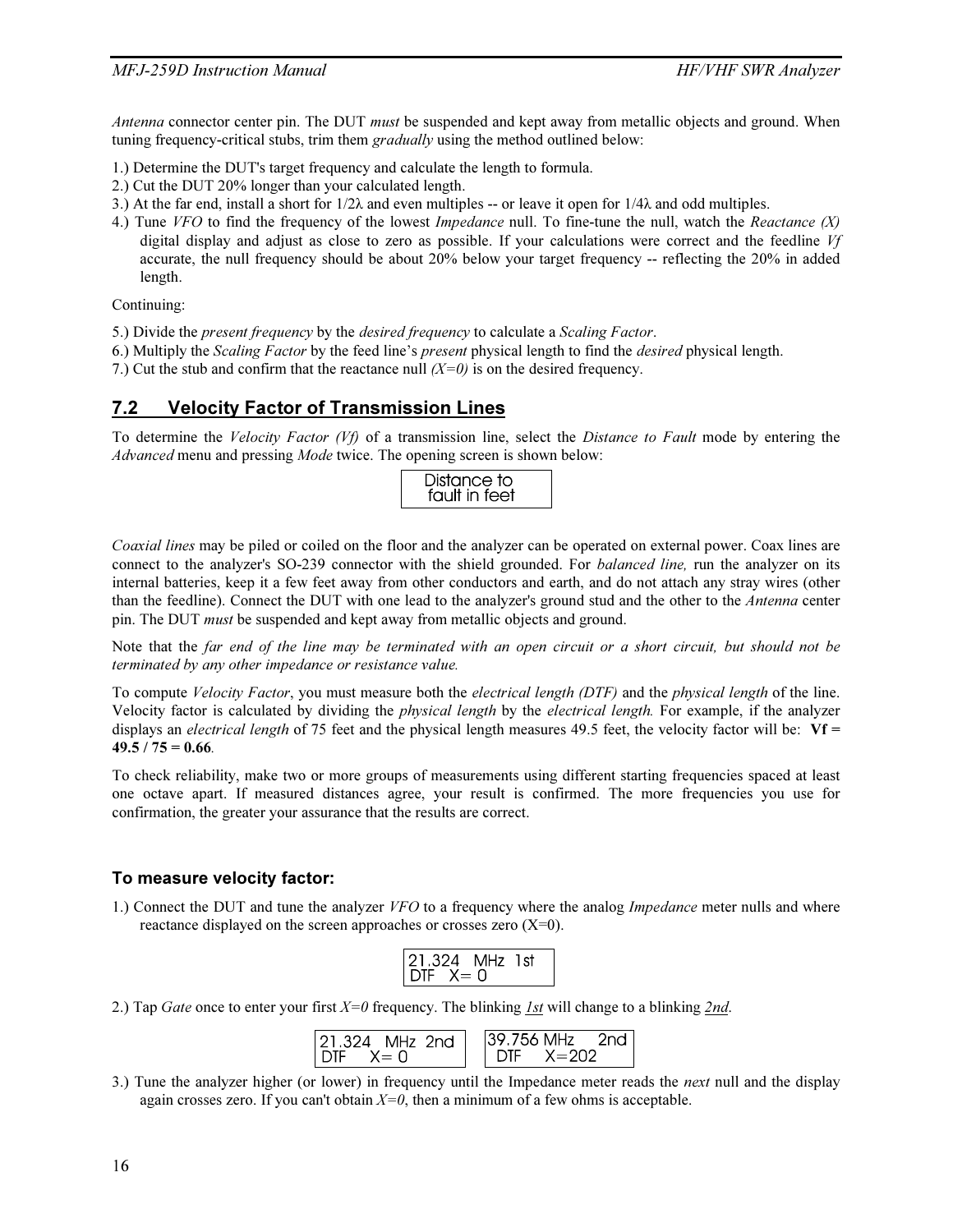| 68.511 MHz      |         | 2nd |
|-----------------|---------|-----|
| $\parallel$ DTF | $X = I$ |     |

4.) Tap Gate again, and the display will show electrical distance in feet.

|  | Dist. to fault |  |
|--|----------------|--|
|  | 10 ft x Vf     |  |

5.) Using a tape measure, find the physical length of the DUT in feet.

6.) Divide your physical length measurement by the electrical length to calculate Vf.

For example, if you measure 27 feet of cable and the DTF mode displays 33.7 feet, divide *physical length* (27) by electrical lenght 33.7 feet:  $Vf = 27/33.7 = 0.80$ . Note that *Velocity Factor* (*Vf*) may also be expressed as *Velocity of Propagation (Vp).* Velocity of Propagation is an equivalent term expressed as a percentage (Vp =  $80\%$ ).

#### 7.3 Impedance of Transmission Lines or Beverage antennas

This procedure will show you how to measure the impedance of transmission line ranging from a few ohms to 650 ohms directly -- and also how to measure even higher-impedance lines using a broadband transformer or resistance to extend the analyzer's range. To measure the necessary parameters, use the analyzer's default SWR -- Resistance  $(R)$  and Reactance  $(X)$  Mode augmented by the *Impedance Magnitude* function (access by pressing and holding the Gate switch).

#### Methodology:

When random-length transmission line is terminated by a load of the same impedance, no transformation occurs between the cable's near end and far end. However, as soon as a mismatch is introduced at one end, the impedance transforms to a value higher or lower than the line's *characteristic impedance* at the opposite end. If viewed on a Smith Chart, the transformed impedance would literally trace a circle around the characteristic impedance of the transmission line with every 360-degree phase shift. The greater the mismatch in ohms, the greater the amplitude (or diameter) of the circle. We can use this behavior to determine the impedance of an unknown line. Taking one approach, we intentionally introduce a resistive mismatch at the far end of the line, measure the impedance transformation over a 360 phase rotation at the near end, and calculate the impedance at the center. Or, we introduce different trial loads of known resistance at the far end until we find a value where the cable becomes "flat" across a wide range of frequencies. In essence, we create a circle and then shrink it down until only the center remains.

As recommended for other transmission line tests, *coaxial cable* may be piled or coiled on the floor and the analyzer operated on internal or external power. For balanced line, run the analyzer on internal batteries, keep it away from other conductors or earth, and don't attach stray wires other than the DUT. Connect the balanced DUT with one lead to the analyzer's ground stud and the other to the *Antenna* center pin. The DUT *must* be suspended and kept a few feet away from metallic objects and ground. Beverage antennas must be connected directly to the analyzer.

#### Line Impedance Using an Intentional Mismatch:

The test resistance should be somewhere near (but different from) the line's anticipated impedance. When choosing a resistance value, consider the limits of the analyzer's measurement range (7 - 650 ohms) and stay well within it.

1.) Connect the DUT to the Antenna connector.

- 2.) Terminate the far end of the DUT with a non-inductive test resistance.
- 3.) Tune VFO to the lowest frequency where the Impedance and Resistance indicators both null.
- 4.) Fine tune to find where X is closest to 0 and R is at its minimum value (null).
- 5.) Press *Gate* to confirm  $\theta = 0^{\circ}$ . Write down the *Resistance* (*R*) value as R1.
- 6.) Tune up in frequency to find a distinct *Impedance peak*. Once again,  $X$  should approach or equal 0.
- 7.) Fine tune for the *highest Resistance* (R) value and confirm  $\theta = 0^{\circ}$ . Record *Resistance* (R) as R2.
- 8.) Multiply R1 x R2 and find the square root of the product. The result is the line's characteristic impedance.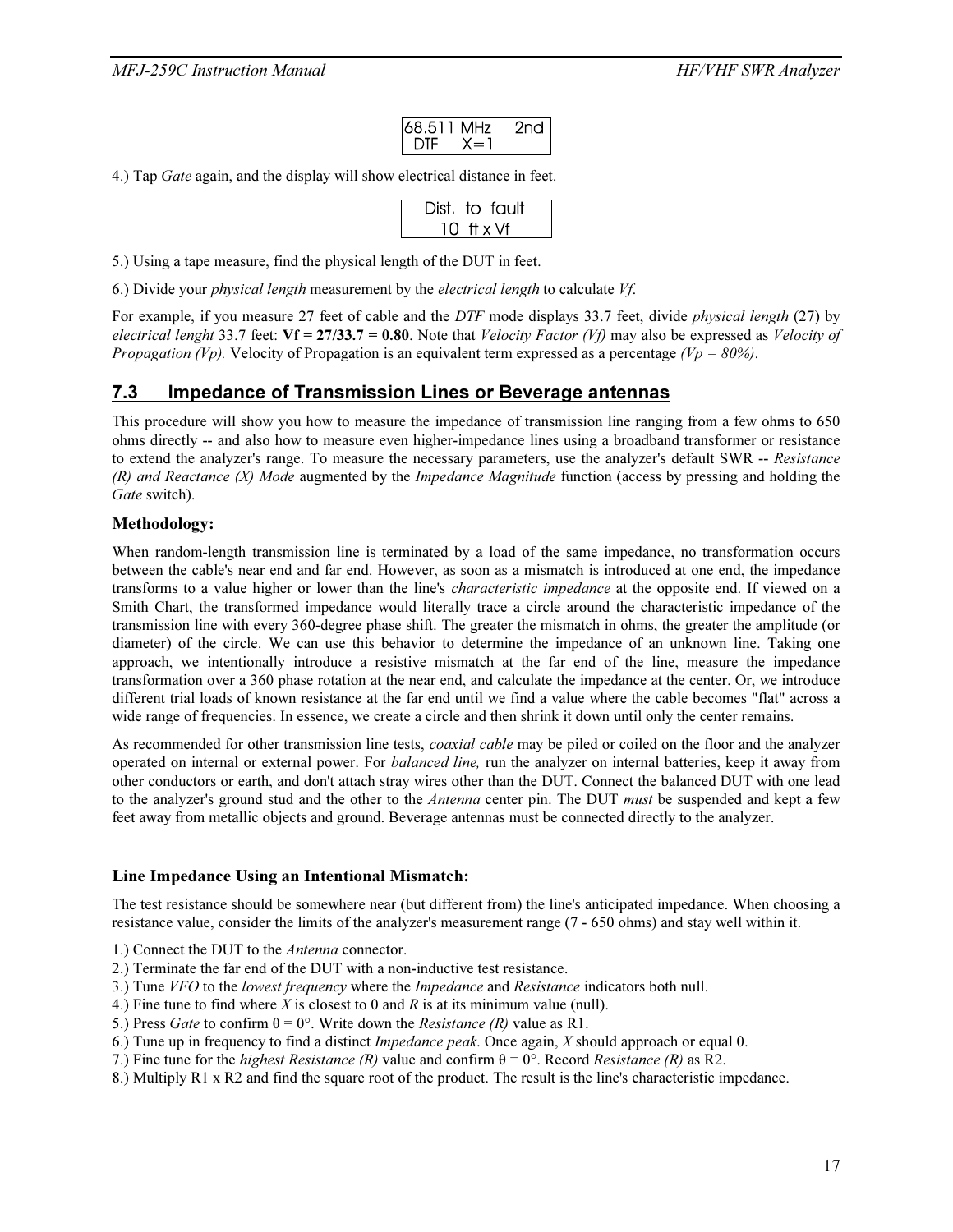*Example*:  $R1 = 37$  ohms.  $R2 = 66$  ohms.  $37 \times 66 = 2442$ . The square root = 49.42 ohms.

#### Line Impedance Using a Potentiometer or Resistor Decade Box:

Limit these measurements to the HF region because stray reactance from a potentiometer or decade box could become a significant source of error at VHF frequencies. Also, use only non-inductive resistances (no wire-wound resistors). If needed, you may install a broadband transformer of know performance accuracy to extend the measurement range.

- 1.) Connect the DUT to the Antenna connector.
- 2.) Terminate the far end with a potentiometer or resistance decade box.
- 3.) Adjust the analyzer's VFO frequency and note only the SWR change (SWR need not be low).
- 4.) Adjust termination resistance until SWR remains constant over the widest possible range.
- 5.) The resistance of the termination resistor is the line impedance (or surge impedance of the system).

# 7.4 Adjusting Tuners

Use a short patch cable to connect the analyzer's *Antenna* jack to the tuner's 50-ohm input. This connection may also be made with a manual RF switch to facilitate rapid changeover, *provided the switch has* >50-dB port isolation. When using any in-line switch, make sure there is no possible way for the transmitter and the analyzer to become inadvertently connected!

*Important Warning: Always connect the common (rotary contact) of the external RF switch to the tuner. The switch must connect either the MFJ-259D or the station transceiver to the tuner. Transmitting equipment must never be configured in a manner where it could accidentally become connected to the MFJ-259D.* 

- 1.) Patch the analyzer Antenna jack to the tuner input connector.
- 2.) Connect the desired antenna at the tuner output connector.
- 3.) Tune the analyzer VFO to the desired frequency and leave it there.
- 4.) Select the analyzer's basic SWR, Resistance (R), Reactance (X) Mode.
- 5.) Adjust the tuner's controls until the analyzer's SWR indicators show unity (1:1).
- 6.) Turn off and disconnect the MFJ-259D. Re-connect the tuner to the transmitter.

#### 7.5 Adjusting Amplifier Matching Networks

To use the MFJ-259D for testing and adjusting RF amplifiers or other matching networks without applying operating voltages, see the instructions below. Note that all tubes and other components should be left in position and connected so that all sources of stray capacitance will remain unchanged.

To measure input circuits: Install a non-inductive resistor equaling the approximate driving impedance of each individual tube between the cathode of each tube and the chassis.

To measure tank circuits: Install a resistor equal to the tube's calculated operating impedance from the anode to the chassis using short leads.

The antenna relay (if internal) may be engaged using a small external power supply. Closing the relay will connect the amplifier's external RF input and output connectors to the amplifier's internal RF-matching networks. The appropriate network may now be adjusted. When the analyzer reads 50 ohms and 1:1 SWR at the operating frequency with the proper amounts of capacitance to set the system Q, the networks are functioning properly.

*Caution: The driving impedance of most amplifiers will change as the input drive level is varied. Do not attempt to adjust the input network with the tube in an operating condition using the low level of RF generated by the MFJ-259D stimulus generator!*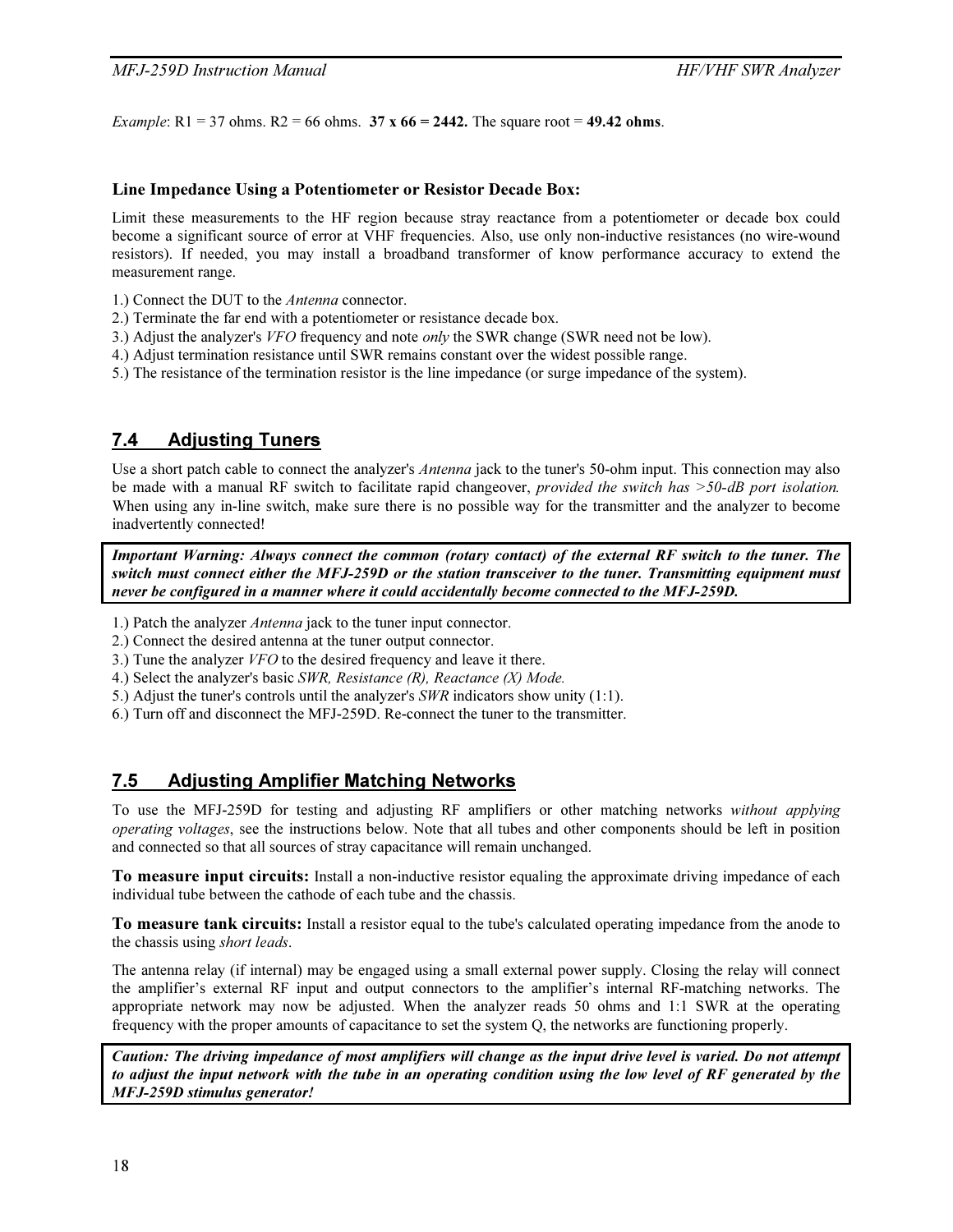# 7.6 Testing RF Transformers

The MFJ-259D can test any RF transformer presenting a 25-100 ohm termination on one of its windings. Connect the 25-100 ohm winding to the analyzer's *Antenna* jack using a very short 50-ohm pigtail (<1° phase shift). The other winding (or windings) should be terminated with a low-inductance resistor equal to the desired load impedance. Sweep the analyzer's VFO across the DUT's intended operating range. Use the basic SWR, Resistance (R) Reactance (X) Mode (plus the Impedance Magnitude [Z] option) to evaluate the DUT's impedance and useable bandwidth. You may also measure the transformer's efficiency by comparing the source voltage generated by the MFJ-259D to the load voltage using standard power-level conversions.

# 7.7 Testing Baluns

To test balun performance, connect the analyzer *Antenna* jack to the balun's 50-ohm unbalanced input. Terminate the balanced side with two equal-value load resistors connected in series to make up the required load impedance. For example, to test a 200-ohm (4:1) secondary, use a pair of 100-ohm carbon (non-inductive) resistors in series, as shown below in Fig A:



A properly designed current balun works best for maintaining current balance. It also has the highest power capability and lowest loss for given materials. To evaluate the balun (DUT), measure SWR while connecting the grounded clip lead to point A, B, and C. When functioning properly, a current balun will exhibit low SWR over its entire operating range with the clip lead installed at any of those three positions.

A well designed voltage balun should show low SWR over its operating range with the clip lead installed at position B, but show poor SWR with the clip lead is installed at A or C (note, however, that the SWR readings should measure about the same whether connected to A or C). A voltage balun should also be tested using the configuration shown in Fig B, with the resistors in parallel. If it is operating properly, SWR will be remain low with the resistors connected from either output terminal to ground.

# 7.8 Testing RF Chokes

For testing self-resonance in chokes, use the analyzer in basic SWR, Resistance  $(R)$  + Reactance  $(X)$  Mode. Large RF chokes often have frequencies where distributed capacitance and inductance form a low impedance *series-resonance*. Series resonance occurs because the choke winding acts like a succession of back-to-back L networks. This condition can potentially result in three problems:

- 1.) The end-to-end Impedance of the choke becomes very low.
- 2.) The voltage at the center of the resonant point becomes very high, often causing severe arcing.
- 3.) The current in the winding becomes very high, often resulting in severe heating.

To detect troublesome series resonance, install the choke in its designated operating location and connect the analyzer in an end-to-end configuration through a short 50-ohm jumper cable (with no other connections). Slowly sweep the choke's operating range looking for impedance dips that identify low-impedance series-resonant frequencies. When detected, move a small insulated screwdriver blade along the choke to find a point where the series-resonate impedance changes suddenly. This is the region that has the highest voltage present, and the area where adding or subtracting even a tiny amount of capacitance had the greatest effect. To shift the resonance out of the desired frequency range, try removing turns to reduce capacitance -- or adding a capacitive stub. A small change in capacitance has a much more impact than making a small change in inductance because the ratio of L to C is so high.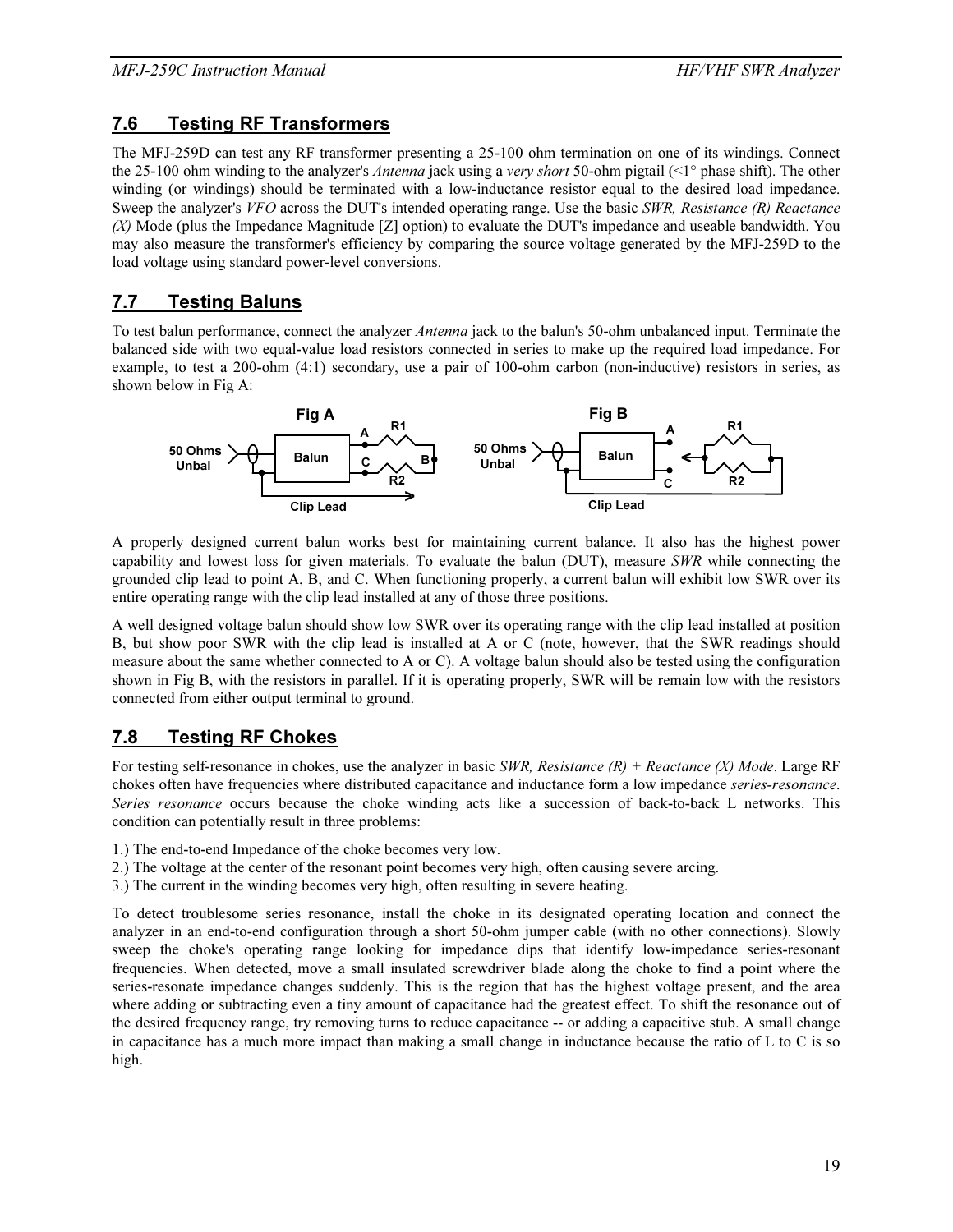# 8.0 TECHNICAL ASSISTANCE

If you have any problem with your MFJ-259D, first check the appropriate section of this manual. If the manual does not reference your problem and the problem isn't solved by reading the manual, you may call MFJ Technical Service at 662-323-0549 or the MFJ Factory at 622-323-5869. We can serve you best if you have your unit, manual, and all pertinent information about your difficulty handy so you can answer questions the technicians may ask.

You can also send questions by mail to:

MFJ Enterprises, Inc., 300 Industrial Park Road, Starkville, MS 39759;

 by FAX to 662-323-6551; or by e-mail to techinfo@mfjenterprises.com. Send a complete description of your problem, an explanation of exactly how you are using your unit, and a complete description of your station.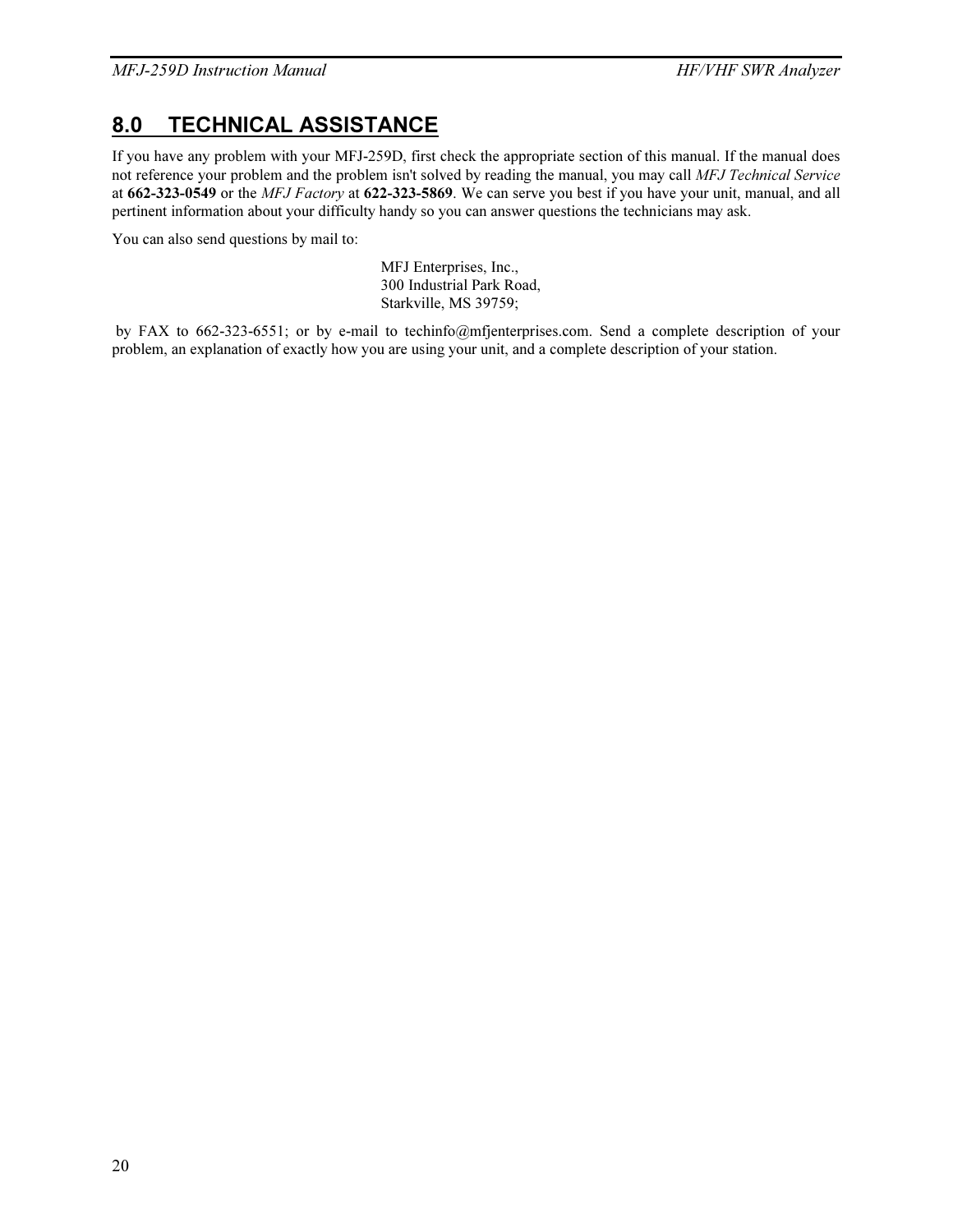# FULL 12-MONTH WARRANTY

MFJ Enterprises, Inc. warrants to the original owner of this product, if manufactured by MFJ Enterprises, Inc. and purchased from an authorized dealer or directly from MFJ Enterprises, Inc. to be free from defects in material and workmanship for a period of 12 months from date of purchase provided the following terms of this warranty are satisfied.

1. The purchaser must retain the dated proof-of-purchase (bill of sale, canceled check, credit card or money order receipt, etc.) describing the product to establish the validity of the warranty claim and submit the original or machine reproduction of such proof of purchase to MFJ Enterprises, Inc. at the time of warranty service. MFJ Enterprises, Inc. shall have the discretion to deny warranty without dated proof-ofpurchase. Any evidence of alteration, erasure, of forgery shall be cause to void any and all warranty terms immediately.

2. MFJ Enterprises, Inc. agrees to repair or replace at MFJ's option without charge to the original owner any defective product provided the product is returned postage prepaid to MFJ Enterprises, Inc. with a personal check, cashiers check, or money order. This is good on all products except antennas and software to cover postage and handling for return from in warranty service. We also take MasterCard, Visa, American Express, and Discover credit cards. Postage and handling may vary according to the weight of the product in question. You should specify what type of delivery service you wish. We can send by UPS, U.S. Postal service or Fedex. MFJ doesn't guarantee delivery by US Postal Service.

3. MFJ Enterprises, Inc. will supply replacement parts free of charge for any MFJ product under warranty upon request, provided the following terms are satisfied. MFJ must receive the original parts you wish to replace, your proof-of-purchase, and a personal check, cashiers check or money order must be provided to cover postage and handling. Postage and handling may vary according to the weight of the product in question. We also take MasterCard, Visa, American Express and Discover credit cards.

4. This warranty is **NOT** void for owners who attempt to repair defective units. Technical consultation is available by calling (662) 323-5869.

5. This warranty does not apply to kits sold by or manufactured by MFJ Enterprises, Inc.

6. Wired and tested PC board products are covered by this warranty provided only the wired and tested PC board product is returned. Wired and tested PC boards installed in the owner's cabinet or connected to switches, jacks, or cables, etc. sent to MFJ Enterprises, Inc. will be returned at the owner's expense un-repaired.

7. Under no circumstances is MFJ Enterprises, Inc. liable for consequential damages to person or property by the use of any MFJ products.

8. Out-of-Warranty Service: MFJ Enterprises, Inc. will repair any out-of-warranty product provided the unit is shipped prepaid. All repaired units will be shipped COD to the owner. Repair charges will be added to the COD fee unless other arrangements are made.

9. This warranty is given in lieu of any other warranty expressed or implied.

10. MFJ Enterprises, Inc. reserves the right to make changes or improvements in design or manufacture without incurring any obligation to install such changes upon any of the products previously manufactured.

11. All MFJ products to be serviced in-warranty or out-of-warranty should be addressed to MFJ Enterprises, Inc., 300 Industrial Park Rd, Starkville, Mississippi 39759, USA and must be accompanied by a letter describing the problem in detail along with a copy of your dated proof-of-purchase and a telephone number.

12. This warranty gives you specific rights, and you may also have other rights, which vary from state to state.